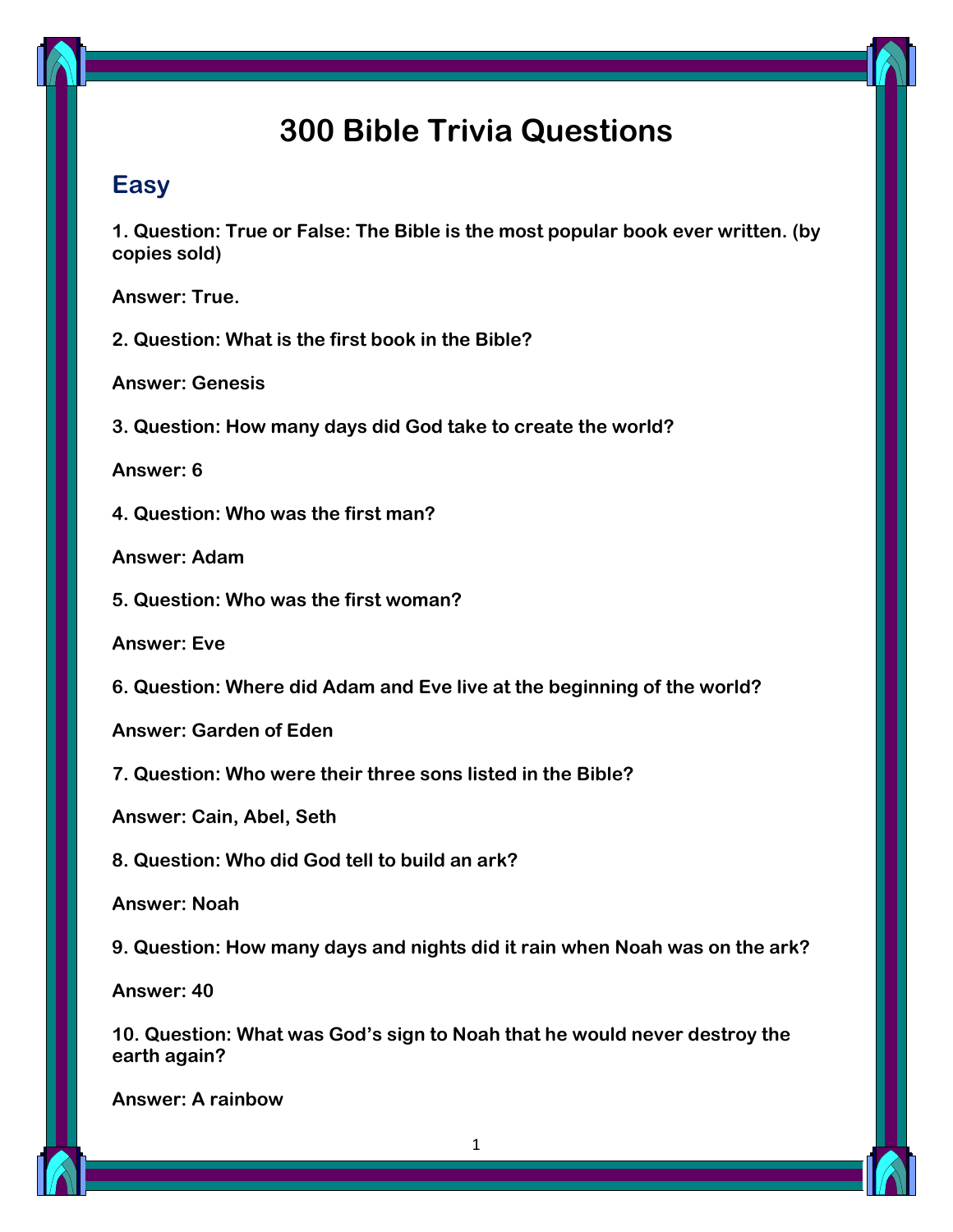

**11. Question: How many brothers did Joseph have?**

**Answer: 12**

**12. Question: What did Jacob give Joseph that sparked jealousy from his siblings?**

**Answer: A coat of many colors**

**13. Question: What did Joseph tell his brothers about his dreams that upset them?**

**Answer: The dreams said he would become greater and rule over them.**

**14. Question: How did Moses' mother save him from the Egyptian soldiers?**

**Answer: Put him in a basket in the river.**

**15. Question: Through what did God speak to Moses in the desert?**

**Answer: A burning bush.**

**Question: What did Moses say God commanded the Pharaoh to do?**

**Answer: Let his people go.**

**17. Question: How many plagues did God send on Egypt?**

**Answer: 10**

**18. Question: What was the final plague that convinced Pharaoh to let the slaves go?**

**Answer: The firstborn son of all Egyptian families died.**

**19. Question: When Pharaoh changed his mind and sent his army after the slaves, where did they meet at?**

**Answer: By the Red Sea**

**20. Question: What did God through Moses to save the slaves?**

**Answer: Parted the Red Sea.**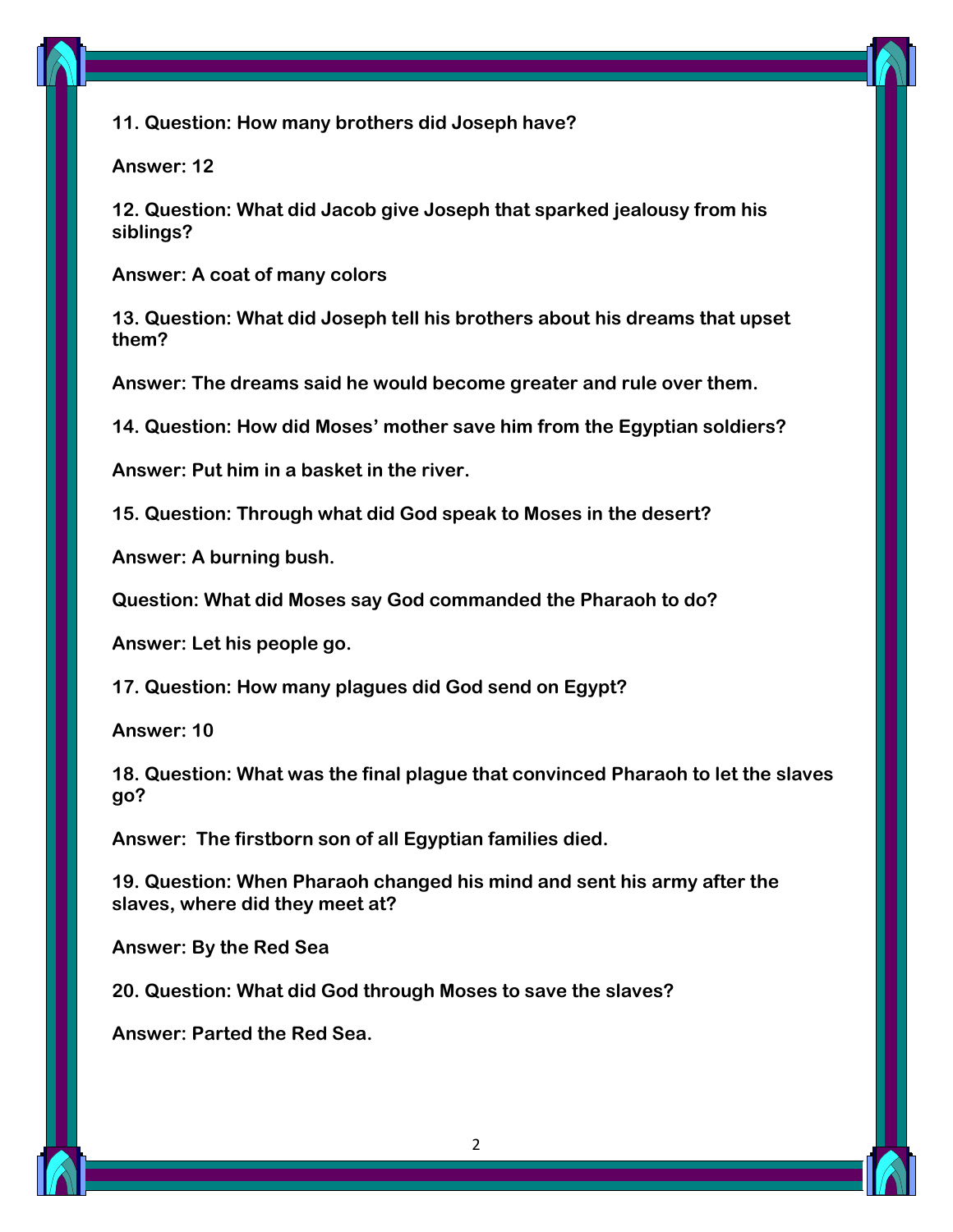

**21. Question: When the Egyptians tried to follow the Israelites through the Red Sea, what happened?**

**Answer: The water crashed on them and killed them all.**

**22. Question: Where did God give Moses the Ten Commandments?**

**Answer: Mt. Sinai**

**23. Question: What golden image did the Israelites make at Mt. Sinai?**

**Answer: A golden calf**

**24. Question: Who was the first king of Israel?**

**Answer: Saul**

**25. Question: When Daniel prayed to God after it was not allowed, where was he thrown into?**

**Answer: The lion's den**

**26. Question: Who was Jesus' human mother?**

**Answer: Mary**

**27. Question: Who was Jesus' adoptive father on Earth?**

**Answer: Joseph**

**28. Question: Who was Jesus' birth father?**

**Answer: God**

**29. Question: Name the city where Jesus was born.**

**Answer: Bethlehem**

**30. Question: True or False: Because Jesus was God, he didn't obey his parents' rules.**

**Answer: False. Jesus obeyed his parents.**

**31. Question: Who baptized Jesus?**

**Answer: John the Baptist**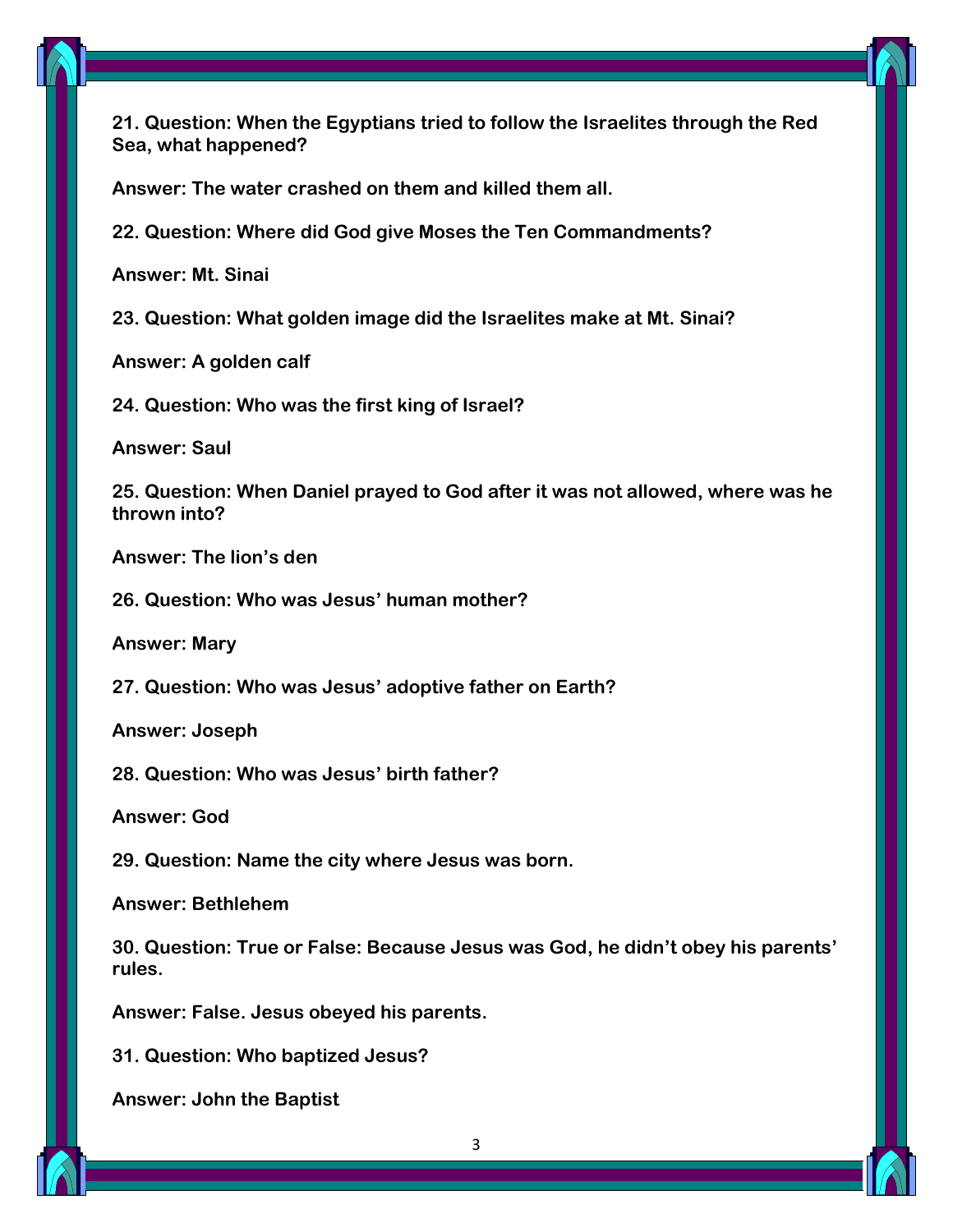

**32. Question: Who spoke from the sky when Jesus was baptized?**

**Answer: God**

**33. Question: What did God say?**

**Answer: That he was pleased with his son.**

**34. Question: Before Jesus started preaching, what was his job?**

**Answer: Carpenter**

**35. Question: Name Jesus' hometown**

**Answer: Nazareth**

**36. Question: True or False: Jesus turned water into Pepsi.**

**Answer: False, Jesus turned water into wine.**

**37. Question: Name the place where Jesus walked on water?**

**Answer: Sea of Galilee**

**38. Question: True or False: Jesus stayed away from people with bad reputations?**

**Answer: False. He often ate with "sinners."**

**39. Question: True or False: Everywhere he went, people loved Jesus and believed his message?**

**Answer: False. Jesus was rejected many times.**

**40. Question: How many disciples did Jesus choose?**

**Answer: 12**

**41. Question: Besides preaching, name an activity Jesus did while traveling in Galilee**

**Answer: Healing the sick and casting out demons.**

**42. Question: What is the shortest verse in the Bible?**

**Answer: John 11:35 Jesus wept.**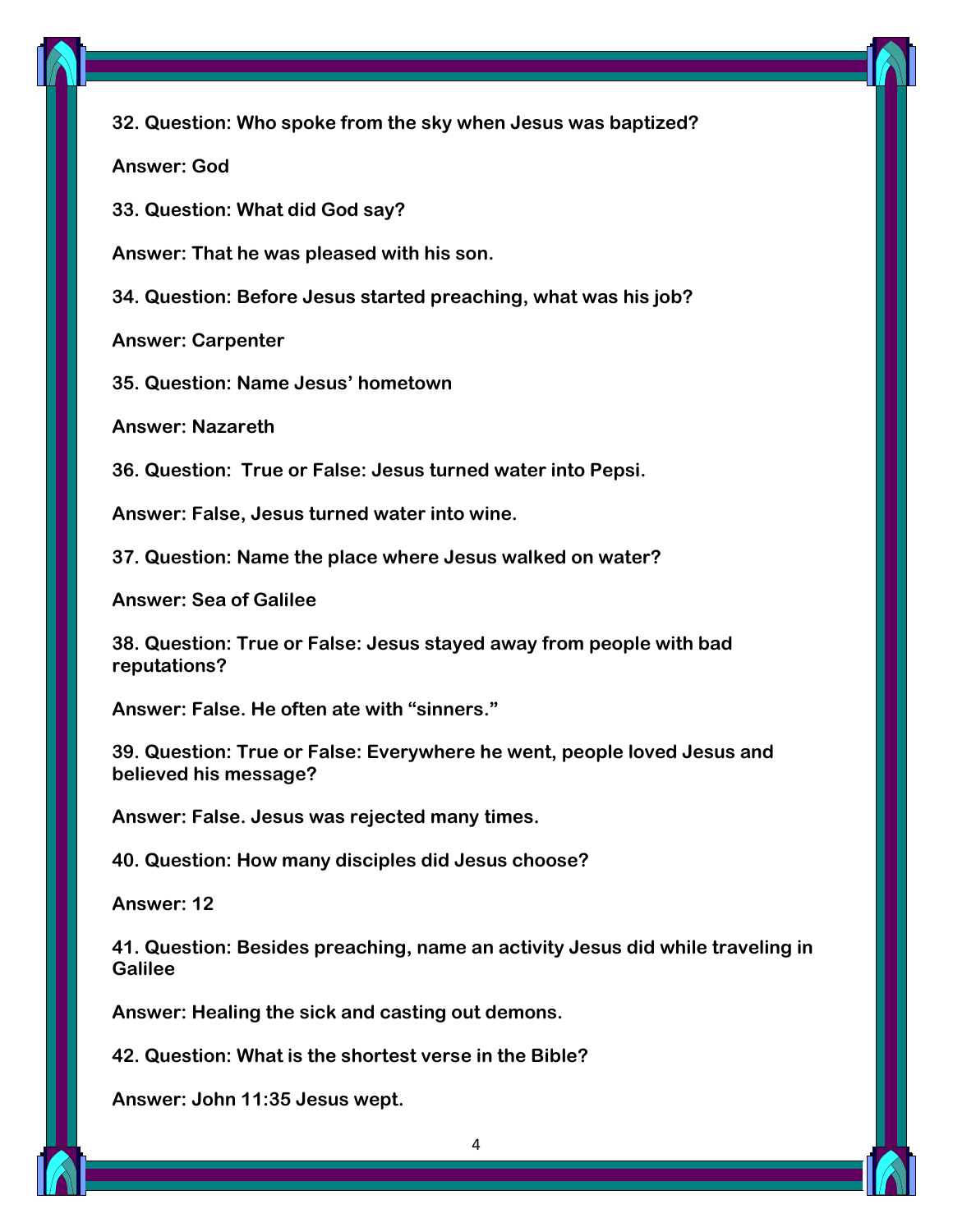

**Answer: Because his friend Lazarus died.**

**44. Question: How much bread and fish did Jesus use to feed more than 5,000 people?**

**Answer: Five loaves of bread—and two fish**

**45. Question: True or False: Jesus' said washing hands is never important.**

**Answer: False. He said dirty hands don't make a person spiritually unclean. You can still get germs!**

**46. Question: True or False: Jesus asked the children to stay back while he was teaching important things to grown-ups.**

**Answer: False–Jesus welcomed children.**

**47. Question: What did Jesus do at the Last Supper to his disciples?**

**Answer: Washed their feet.**

**48. Question: What did the woman pour on Jesus' feet at the home of Simon the Leper?**

**Answer: Jar of expensive perfume**

**49. Question: Name the disciple who betrayed Jesus.**

**Answer: Judas Iscariot.**

**50. Question: True or False: Jesus didn't know that he was going to be arrested and killed in Jerusalem**

**Answer: False. He knew and told his disciples before it happened.**

**51. Question: Which disciple denied Jesus three times?**

**Answer: Peter**

**52. Question: What happened after Jesus was buried in the tomb?**

**Answer: He rose again**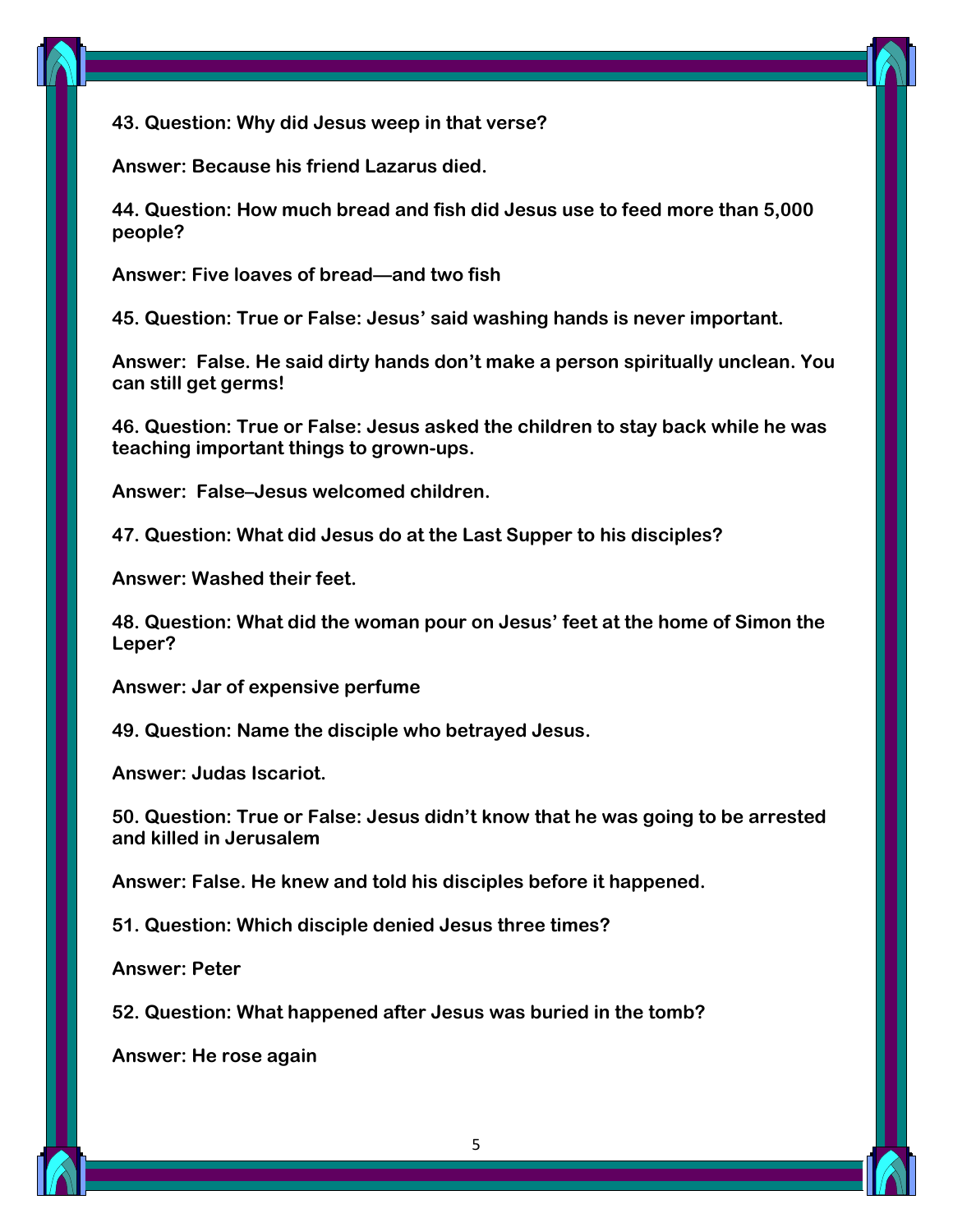

**53. Question: What was rolled away from the entrance of the tomb? Answer: A large stone 54. Question: What day of the week did Jesus rise back to life?**

**Answer: Sunday**

**55. Question: How did Jesus leave Earth and go to Heaven?**

**Answer: He rose into the clouds.**

**56. Question: How many books have the name John in them?**

**Answer: Four.**

**57. Question: Name the person who received the 10 Commandments from God?**

**Answer: Moses**

**58. Question: What is the 1st commandment?**

**Answer: You shall have no other gods before me.**

**59. Question: What is the 2nd commandment?**

**Answer: You shall not make idols.**

**60. Question: What is the 3rd commandment?**

**Answer: You shall not misuse the name of the Lord.**

**61. Question: What is the 4th commandment?**

**Answer: Observe the Sabbath day by keeping it holy.**

**62. Question: What is the 5th commandment?**

**Answer: Honor your father and mother.**

**63. Question: What is the 6th commandment?**

**Answer: You shall not murder.**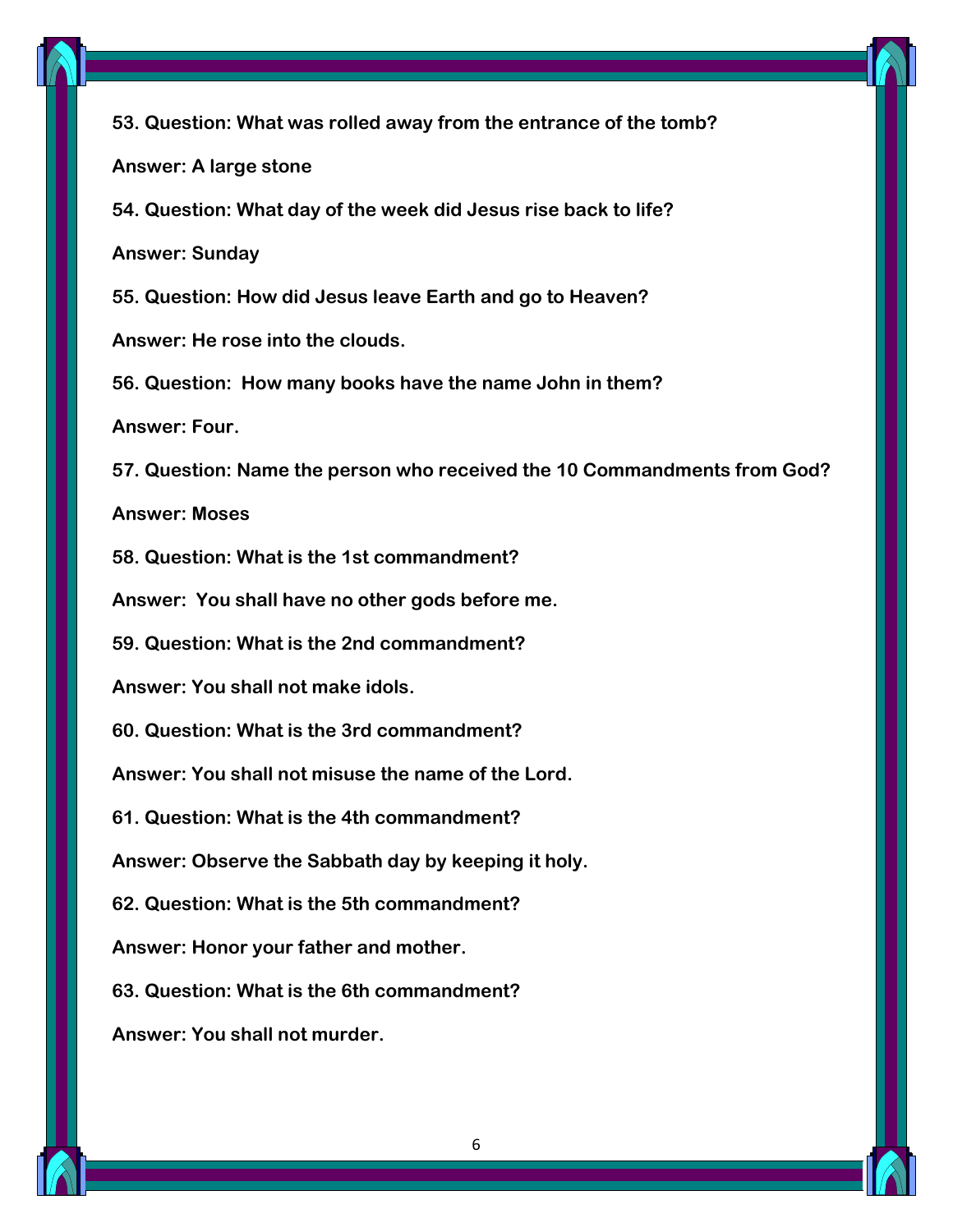

**64. Question: What is the 7th commandment? Answer: You shall not commit adultery. 65. Question: What is the 8th commandment? Answer: You shall not steal. 66. Question: What is the 9th commandment? Answer: You shall not give false testimony. 67. Question: What is the 10th commandment? Answer: You shall not covet. 68. Question: What does Jesus say is the first and greatest commandment? Answer: Love God with all your heart, minds, soul, and strength. 69. Question: What does Jesus say is the second greatest commandment? Answer: Love your neighbor as yourself. 70. Question: What is the last book in the Bible? Answer: Revelation 71. Question: What four books tell about Jesus' life on Earth? Answer: Matthew, Mark, Luke, John 72. Question: Which book did Jesus directly write? Answer: None 73. Question: Which book did David write most of? Answer: Psalms 74. Question: True or False: The Bible was first written in the English language? Answer: False**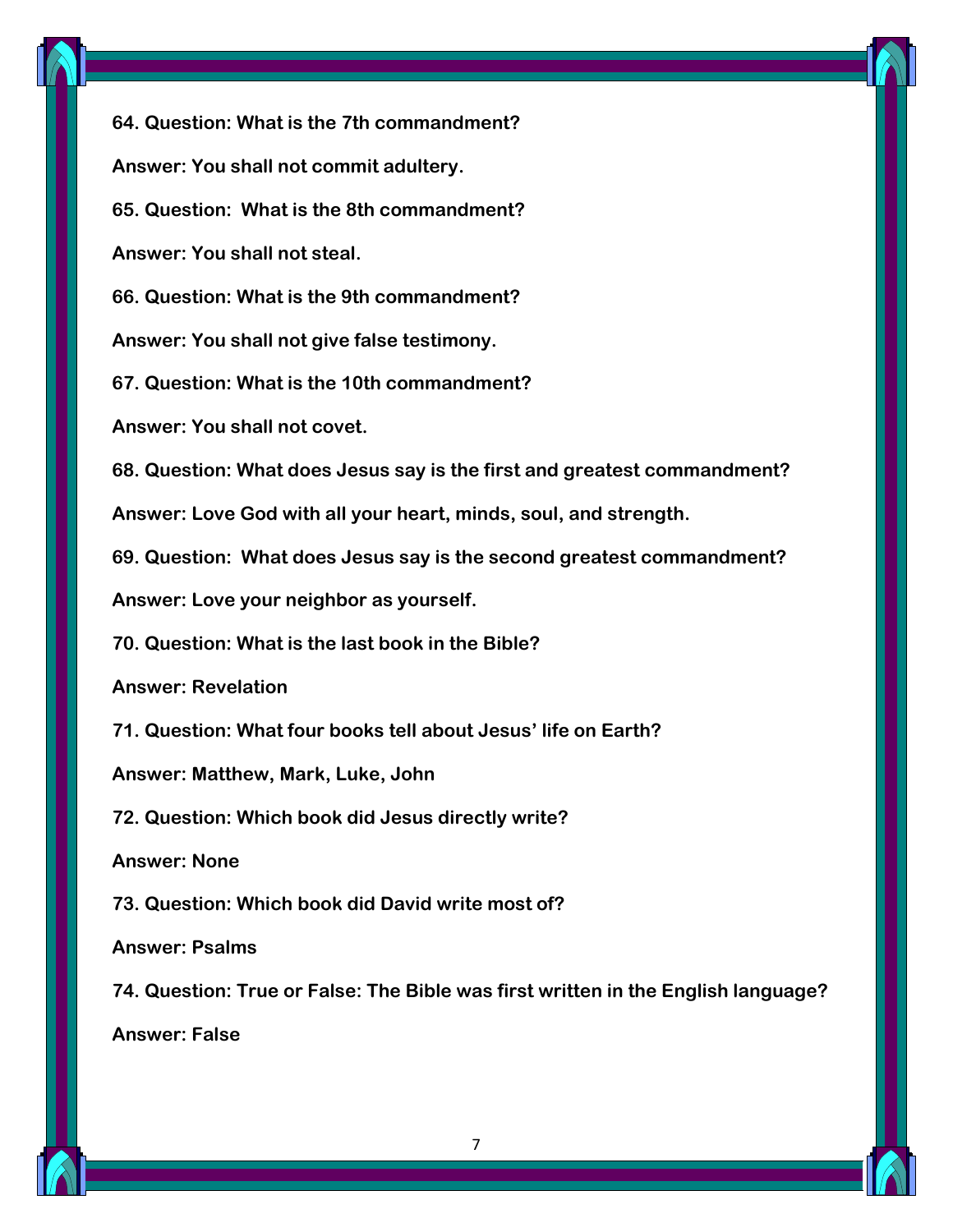

**75. Question: What were men trying to do at the Tower of Babel? Answer: Build a tower to reach Heaven.**

**76. Question: How did the 12 brothers get rid of Joseph?**

**Answer: Sold him to slave traders.**

**77. Question: What did Joseph's brothers tell their father had happened to him?**

**Answer: They said Joseph was killed by a wild animal**

**78. Question: Where did the slave traders take Joseph?**

**Answer: Egypt**

**79. Question: Who bought Joseph?**

**Answer: Potiphar, captain of the Pharaoh's guards**

**80. Question: Who got Joseph thrown into prison by lying about him?**

**Answer: Potiphar's wife**

**81. Question: Who else was in prison with Joseph?**

**Answer: The Pharaoh's cupbearer and chief baker.**

**82. Question: What did Joseph do for them?**

**Answer: Interrupted their dreams.**

**83. Question: Why was Joseph summoned out of prison by the Pharaoh?**

**Answer: To interrupt his dream.**

**84. Question: What position of power was Joseph given by the Pharaoh?**

**Answer: Second in command of Egypt.**

**85. Question: What catastrophe did Joseph predict by interpreting the Pharaoh's dream?**

**Answer: A severe, seven-year famine.**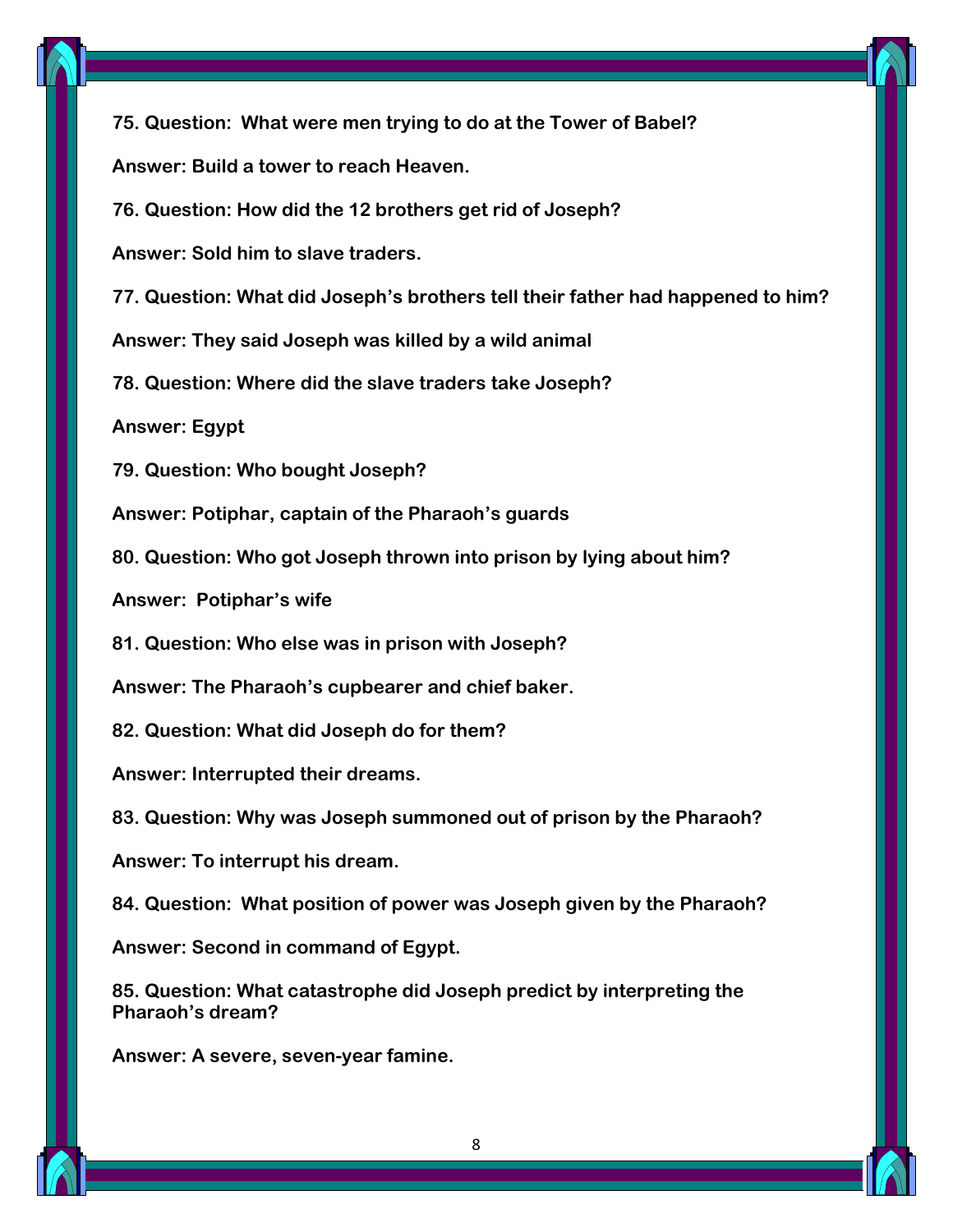

**86. Question: Who came to Egypt that Joseph recognized because of the famine?**

**Answer: His brothers**

**87. Question: What did Joseph tell the brothers to do next time they came back to Egypt?**

**Answer: To bring Benjamin back with them.**

**88. Question: What was the giant's name that David killed?**

**Answer: Goliath**

**89. Question: How did David kill Goliath?**

**Answer: A slingshot and a stone.**

**90. Question: How many sling-throws did it take David to hit Goliath?**

**Answer: One.**

**91. Question: When David wanted to fight Goliath, what did Saul try to give him?**

**Answer: His armour**

**92. Question: Who eventually came from the lineage of David?**

**Answer: Jesus**

**93. Question: True or False: Jesus was an only child.**

**Answer: False. Jesus had brothers and a sister.**

**94. Question: How many of Jesus' brothers are named in the Bible?**

**Answer: Four**

**95. Question: Is Jesus's sister ever named in the Bible?**

**Answer: No.**

**96. Question: Who was Jesus' most famous cousin?**

**Answer: John the Baptist.**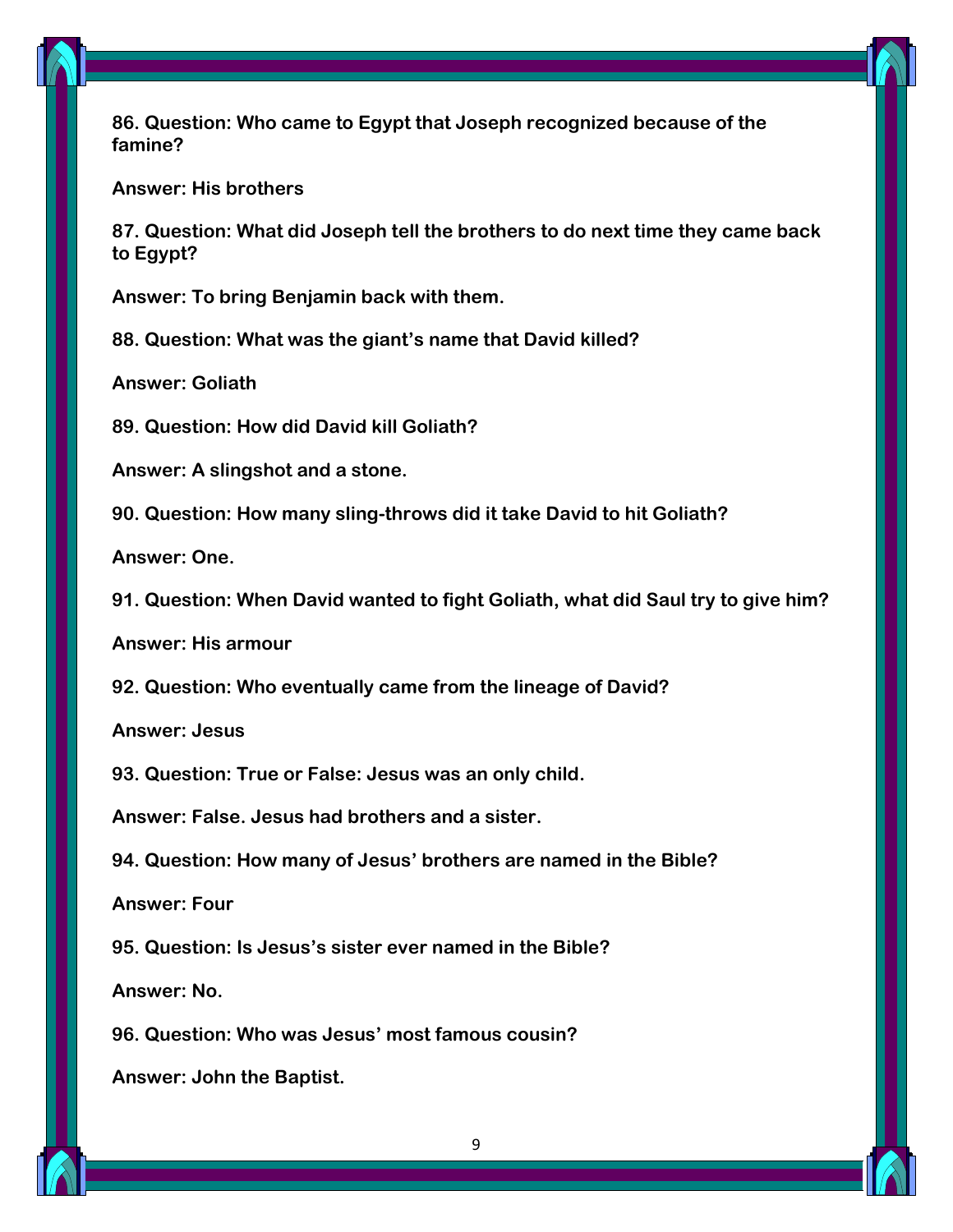

**97. Question: Name one of Jesus's brothers.**

**Answer: James, Joseph, Simon or Judas**

**98. Question: What happened when Jesus went into the wilderness?**

**Answer: He was tempted by Satan.**

**99. Question: How many people did Jesus feed with fish and bread?**

**Answer: 5,000**

**100. Question: How many lepers did Jesus heal?**

**Answer: 10**

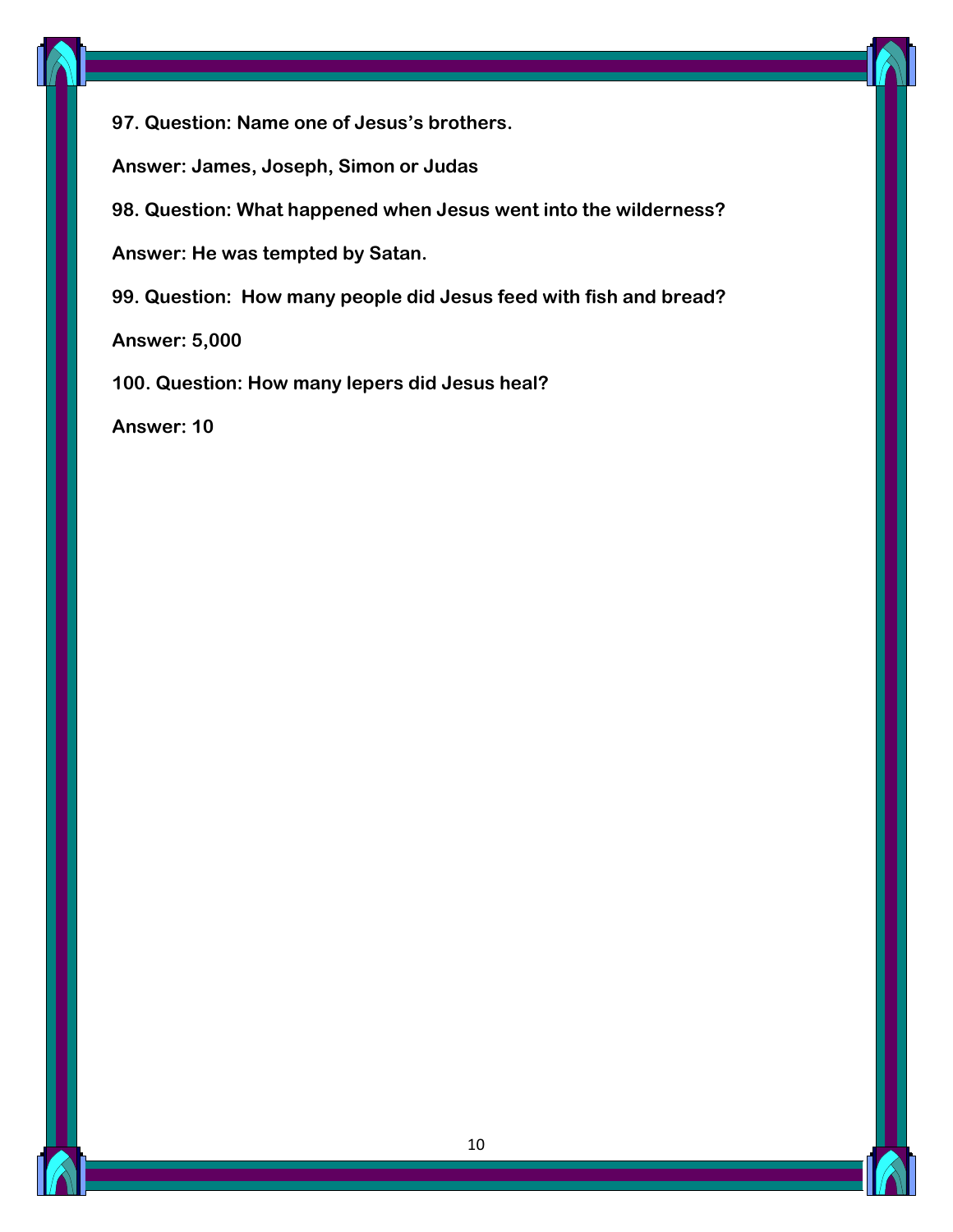## **Medium:**

**1. Question: True or False: David wrote the entire book of Psalms.**

**Answer: False: The Psalms are a collection by many writers, but David contributed the most.**

**2. Question: What is the shortest book in the Bible?**

**Answer: 3 John.**

**3. Question: How many books are in the Bible?**

**Answer: 66.**

**4. Question: How many books in the Old Testament?**

**Answer: 39.**

**5. Question: How many books in the New Testament?**

**Answer: 27.**

**6. Question: Which New Testament book has Jesus' Sermon on the Mount?**

**Answer: Matthew**

**7. Question: Who was David's son that became king?**

**Answer: Solomon.**

**8. Question: In what language was most of the Old Testament given?**

**Answer: Hebrew.**

**9. Question: In what language was most of the New Testament given?**

**Answer: Greek.**

**10. Question: Which human author wrote the most books?**

**Answer: Paul wrote 13 books.**

**11. Question: Which human author wrote the most words in the Bible?**

**Answer: Moses wrote 125,139 words.**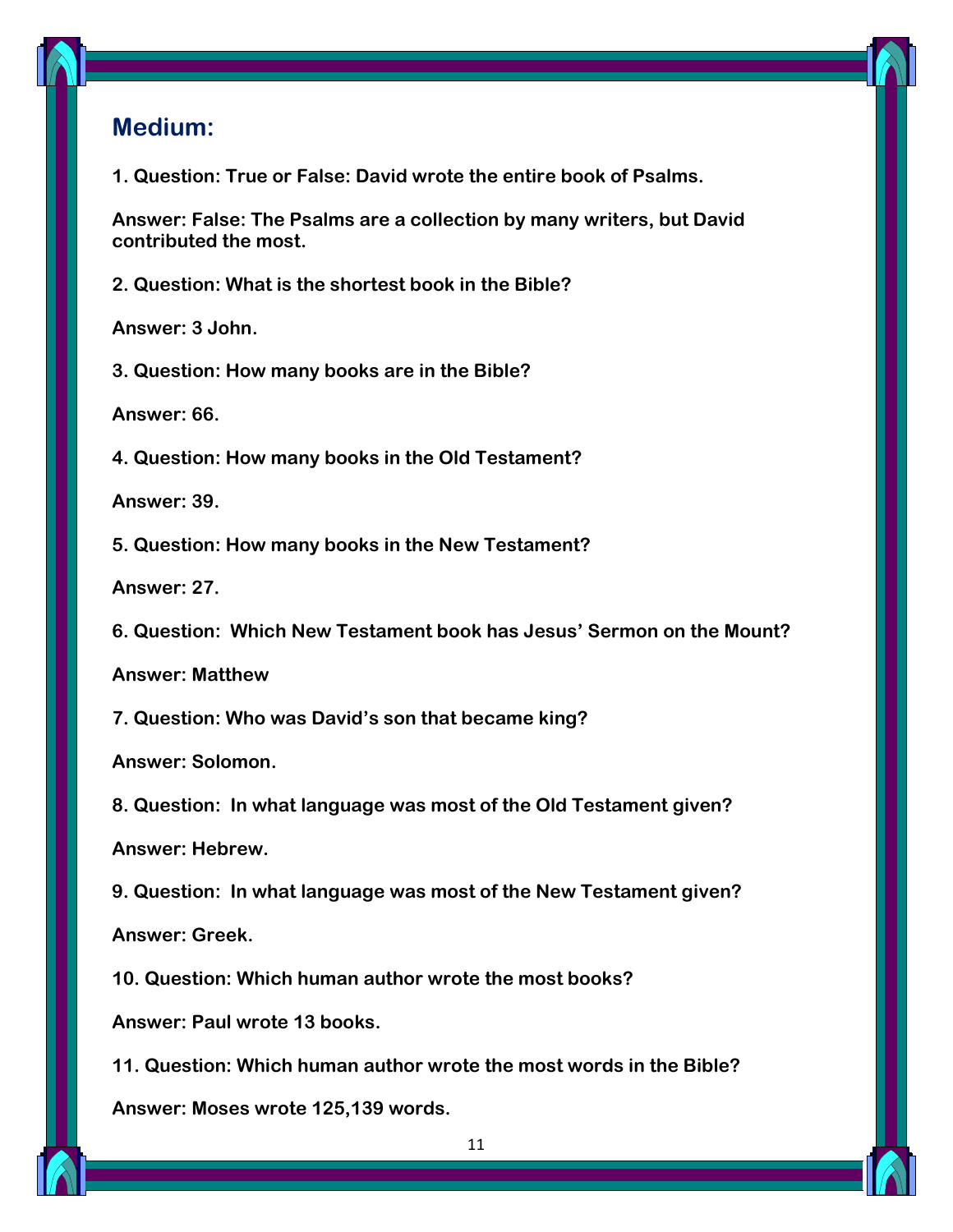

**12. Question: What was most likely the first Gospel written? Answer: Mark.**

**13. Question: What was most likely the last Gospel written?**

**Answer: John.**

**14. Question: What was most likely the first of Paul's letters written?**

**Answer: 1 Thessalonians.**

**15. Question: What was most likely the last New Testament book written?**

**Answer: Revelation.**

**16. Question: Who were Noah's three sons?**

**Answer: Shem, Ham, Japheth.**

**17. Question: How many people were saved on the ark?**

**Answer: 8**

**18. Question: How did God make people spread out across the earth?**

**Answer: Confused their languages.**

**19. Question: Who did God call out of Ur to move to Canaan?**

**Answer: Abram.**

**20. Question: Who was Abram's wife?**

**Answer: Sarai.**

**21. Question: Even though Abram and Sarah were too old, what did God promise them?**

**Answer: A son.**

**22. Question: When God showed Abram the stars in the sky, what did he promise?**

**Answer: That Abram would have more descendants than the number of stars.**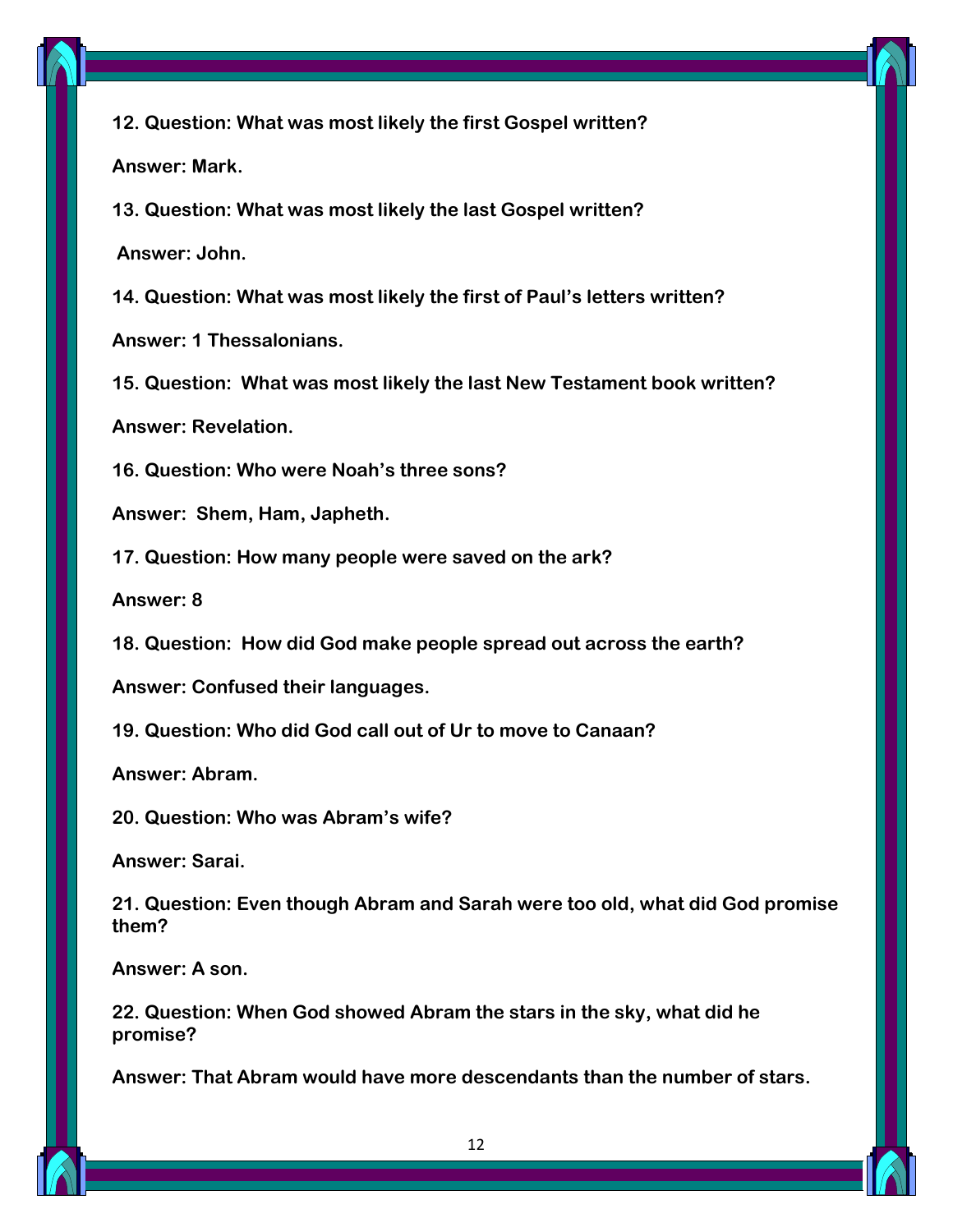

**23. Question: Who was Abram's handmaid? Answer: Hagar. 24. Question: What was Sarai's idea for Abram to have a child? Answer: For Abram to have a child with Hagar. 25. Question: Who was the first son Abram had? Answer: Ishmael. 26. Question: What was Abram's name changed to? Answer: Abraham. 27. Question: What was Sarai's name changed to?**

**Answer: Sarah.**

**28. Question: What was the second son Abraham had?**

**Answer: Issac.**

**29. Question: Who did Abraham have his second son with?**

**Answer: Sarah.**

**30. Question: Where did Hagar and her son go after they left Abraham's?**

**Answer: Into the desert.**

**31. Question: Who did Abraham send to find Isaac a wife?**

**Answer: His oldest servant.**

**32. Question: Who did the servant choose?**

**Answer: Rebekah.**

**33. Question: What were Isaac's sons' names?**

**Answer: Jacob and Esau**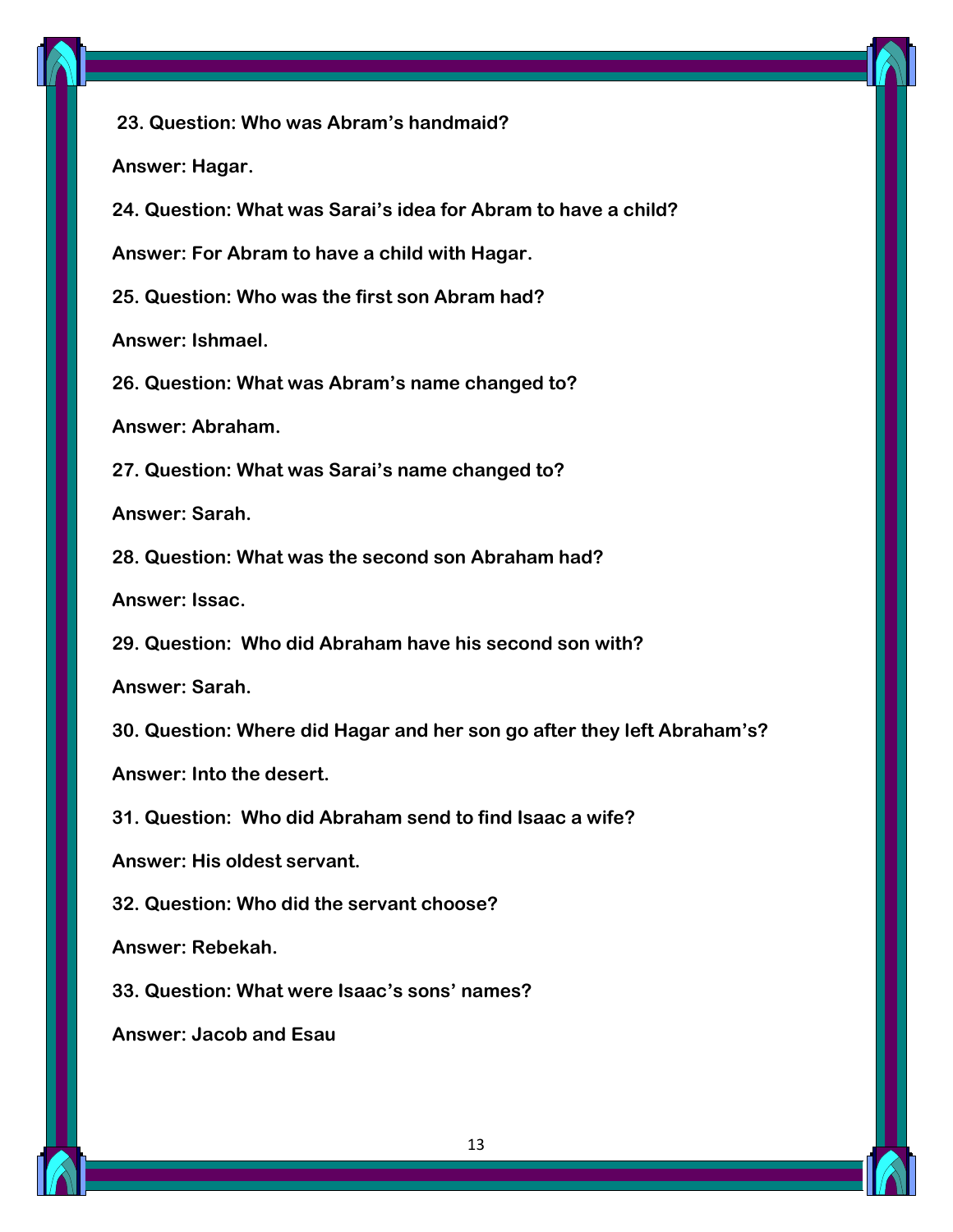

**34. Question: Who was born first?**

**Answer: Esau came first, with Jacob grabbing his heel.**

**35. Question: How did Esau provide food for the [family?](https://parade.com/1045384/marynliles/family-quotes/)**

**Answer: He hunted**

**36. Question: Who did Isaac favor of his two sons?**

**Answer: Esau**

**37. Question: What did Jacob do most of the time?**

**Answer: Stay at home with his mother.**

**38. Question: What did Esau receive in exchange for his birthright?**

**Answer: Stew**

**39. Question: As Isaac was dying and blind, who suggested that Jacob should steal Esau's birthright?**

**Answer: Rebekah.**

**40. Question: How did Esau respond when his birthright was taken?**

**Answer: Threatened to kill Jacob.**

**41. Question: When Jacob met Laban, which daughter did he want to marry?**

**Answer: Rachel.**

**42. Question: Who did Laban trick Jacob into marrying?**

**Answer: Leah.**

**43. Question: What did Laban make Jacob do to finally marry Rachel?**

**Answer: Work another 7 years.**

**44. Question: Who was the first son Jacob had with Rachel?**

**Answer: Joseph.**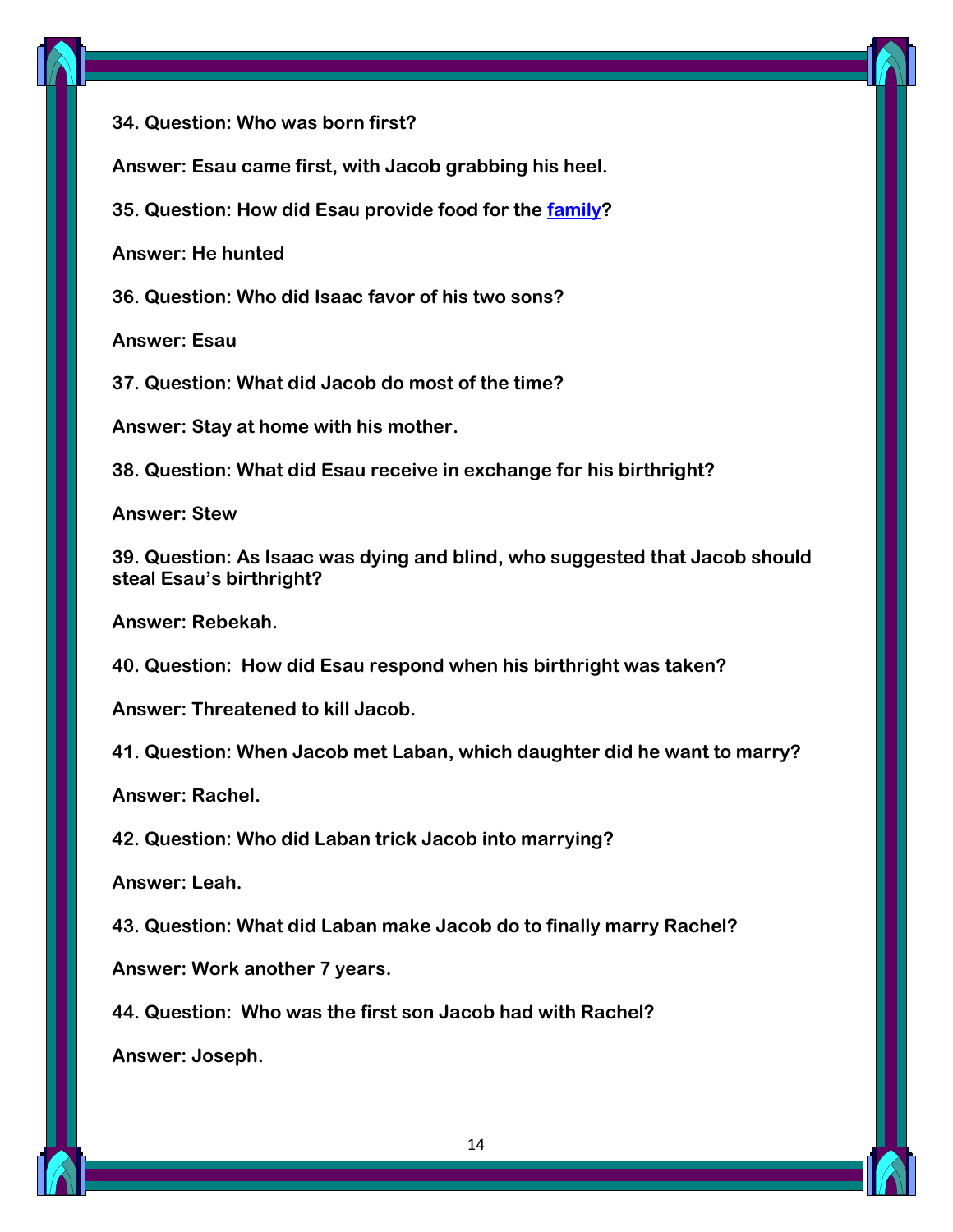**45. Question: What did God change Jacob's name to before his meeting with Esau?**

**Answer: Israel.**

**46. Question: What did Moses do after he killed an Egyptian?**

**Answer: Fled into the desert.**

**47. Question: When Moses confronted the Pharaoh, what did his staff turn into when he threw it on the ground?**

**Answer: A snake**

**48. Question: How did Moses' mother save him from the Egyptian soldiers?**

**Answer: Put him in a basket in the river.**

**49. Question: What did God send to feed the Israelites in the desert?**

**Answer: Quail and manna.**

**50. Question: What did the spies sent into Canaan see that made them scared?**

**Answer: Giants in the land.**

**51. Question: Who were the only two Israelites allowed to go into the Promised Land after many years?**

**Answer: Joshua and Caleb**

**52. Question: What city did God make the walls fall so Joshua and the Israelites could conquer it?**

**Answer: Jericho.**

**53. Question: After they took over the Promised Land and Joshua died, who ruled Israel?**

**Answer: Judges.**

**54. Question: Who was the woman judge who led Israel to victory?**

**Answer: Deborah.**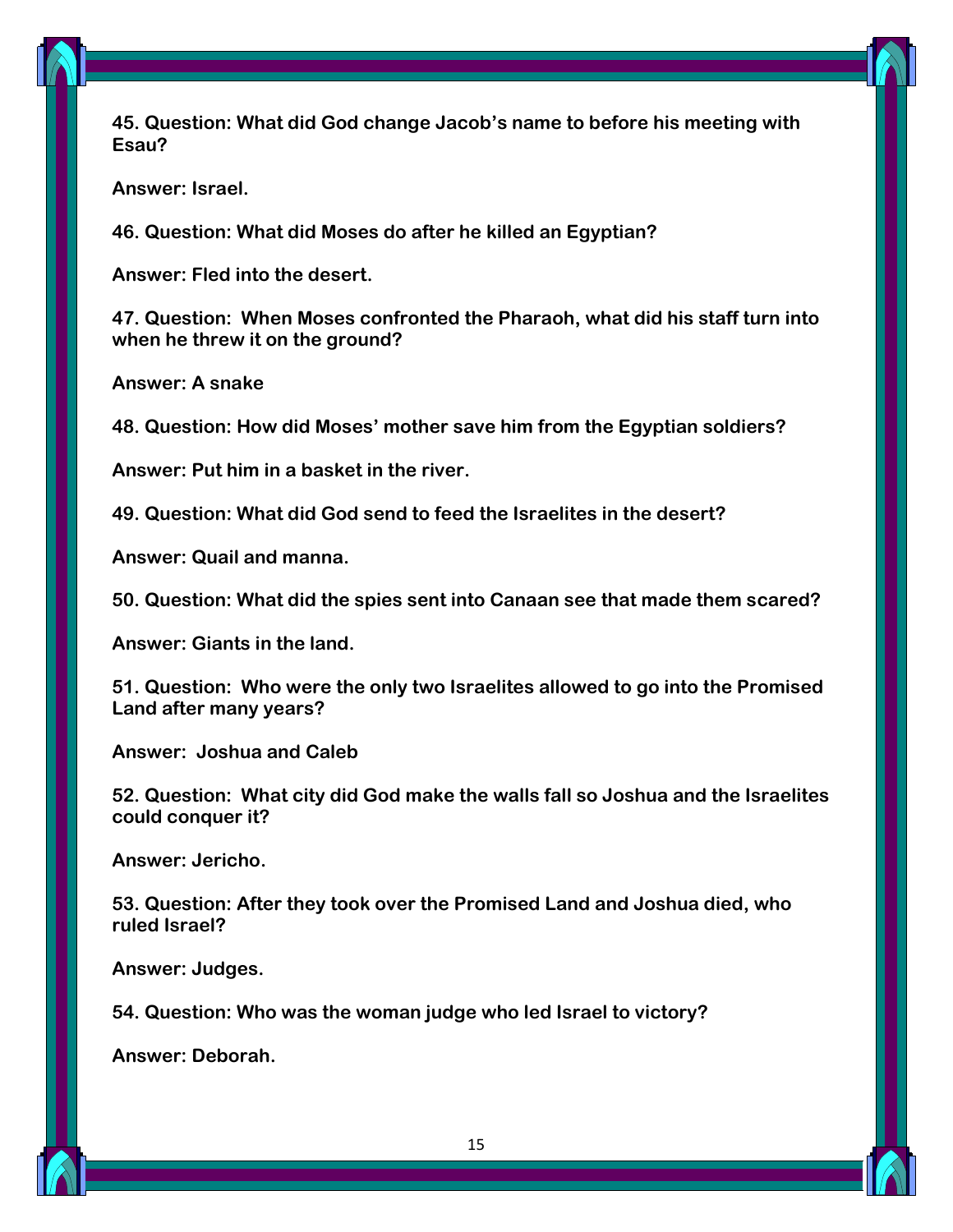

**55. Question: Who was the judge who defeated the Midianites with only 300 men using torches and horns?**

**Answer: Gideon.**

**56. Question: Who was the judge who took a Nazarite vow from birth and fought against the Philistines?**

**Answer: Samson**

**57. Question: With what did Samson kill 1,000 Philistines?**

**Answer: A donkey's jawbone.**

**58. Question: How did Samson die?**

**Answer: Pushing over the temple pillars, killing himself and many Philistines.**

**59. Question: Who anointed Saul as King?**

**Answer: Samuel.**

**60. Question: Who was the enemy who took the Ark of the Covenant?**

**Answer: Philistines.**

**61. Question: What happened to the idol which was beside the Ark in the enemy's temple?**

**Answer: It fell over and broke.**

**62. Question: When the people demanded Saul make a sacrifice to God, what did he do?**

**Answer: Made the sacrifice.**

**63. Question: What was Saul's punishment for disobeying?**

**Answer: God took away his kingdom.**

**64. Question: Who was the king of Israel anointed by Samuel after Saul?**

**Answer: David.**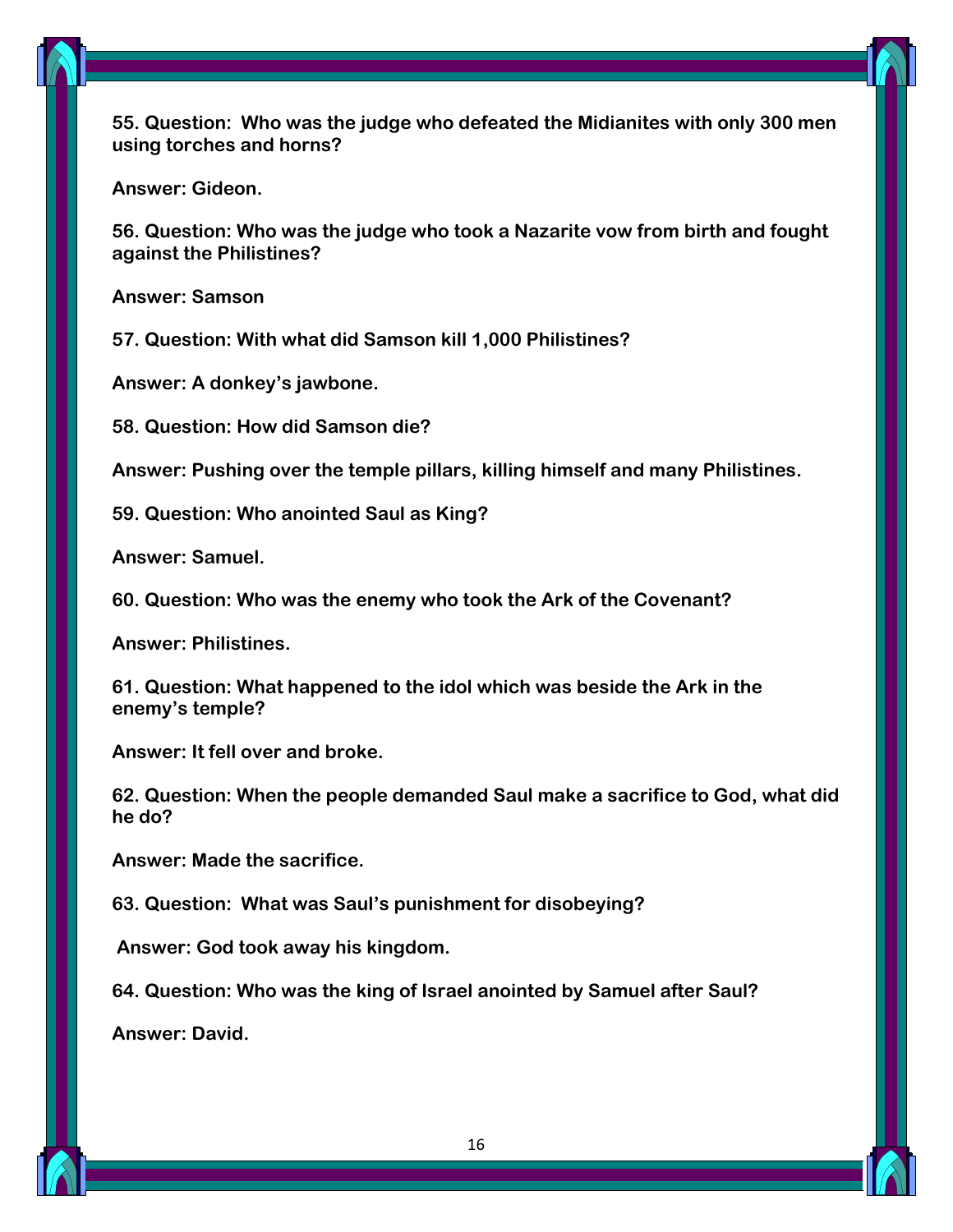

**65. Question: What did David do as a job as he worked for his father?**

**Answer: He was a shepherd.**

**66. Question: When the Philistines came to attack the Israelites, who mocked God and challenged them?**

**Answer: Goliath the Giant.**

**67. Question: Who was Saul's son that David befriended?**

**Answer: Jonathan.**

**68. Question: What did Saul throw to try to kill David?**

**Answer: A spear.**

**69. Question: What did Jonathan do to save David's life from Saul?**

**Answer: Warned him that Saul would try to kill him.**

**70. Question: What foreign country did David run away to?**

**Answer: The Land of the Philistines.**

**71. Question: Did Saul give up on chasing David when David went into the wilderness?**

**Answer: No.**

**72. Question: How many times did David spare Saul's life?**

**Answer: Twice.**

**73. Question: Where did David spare Saul's life the first time?**

**Answer: A cave.**

**74. Question: Where did David spare Saul's life the second time?**

**Answer: In a campsite, where Saul was sleeping.**

**75. Question: What last judge of Israel died after Saul made a temporary peace with David?**

**Answer: Samuel.**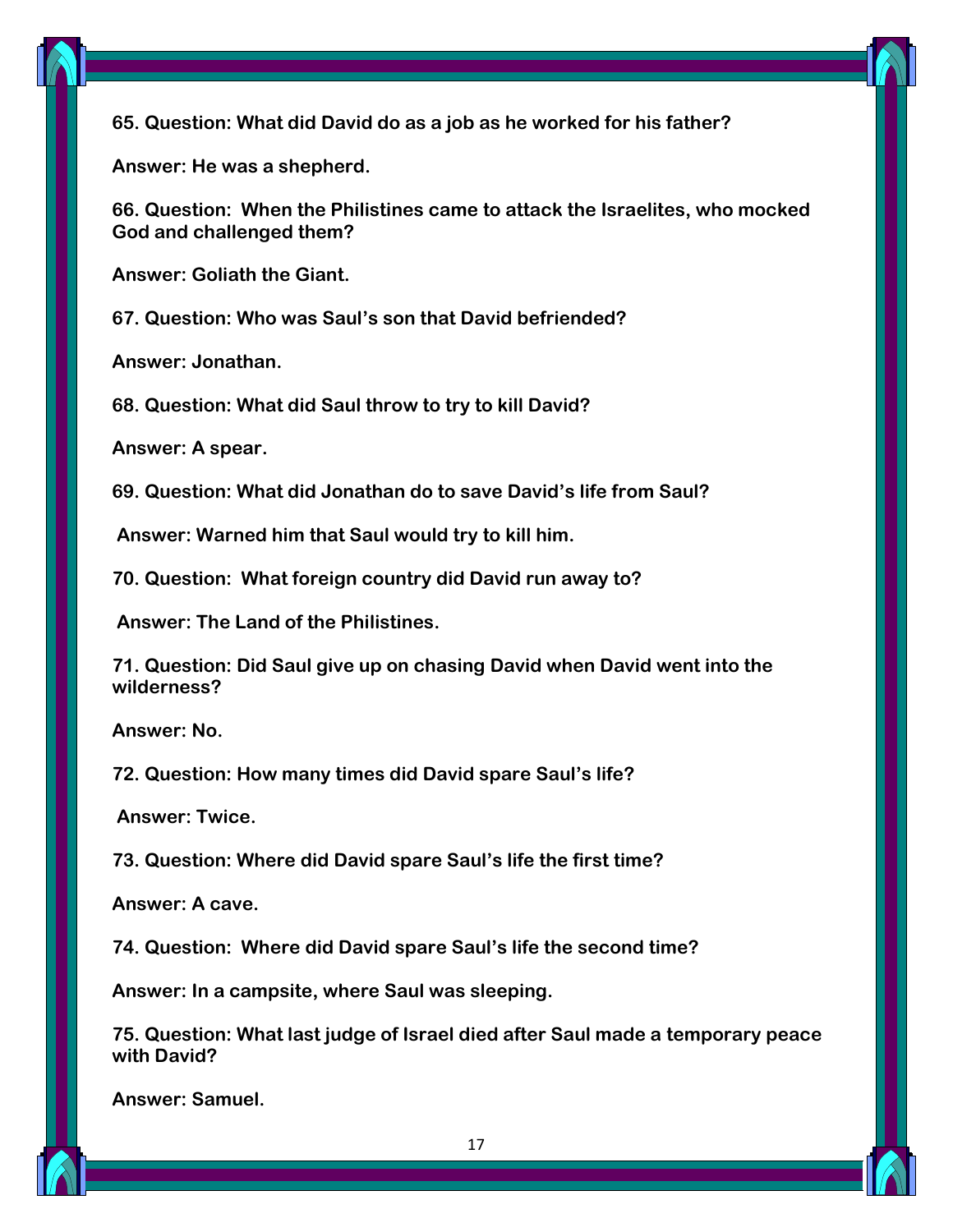

**76. Question: What prophet did Saul ask to speak to?**

**Answer: Samuel.**

**77. Question: How did Saul die?**

**Answer: Fell on his own sword.**

**78.Question: How many of his sons died in battle?**

**Answer: All of them.**

**79. Question: Who was David's captain of his army?**

**Answer: Joab.**

**80. Question: When David stayed in Jerusalem, what woman did he see and commit adultery with?**

**Answer: Bathsheba.**

**81. Question: Who was Bathsheba's husband?**

**Answer: Uriah.**

**82. Question: When Bathsheba got pregnant, what did David make happen to Uriah?**

**Answer: Have him killed in battle.**

**83. Question: What prophet came to rebuke David?**

**Answer: Nathan.**

**84. Question: What happened to Bathsheba's child?**

**Answer: The child died.**

**85. Question: When Bathsheba and David had another child, what did they name him?**

**Answer: Solomon.**

**86. Question: Who was David's son that started a rebellion against him?**

**Answer: Absalom.**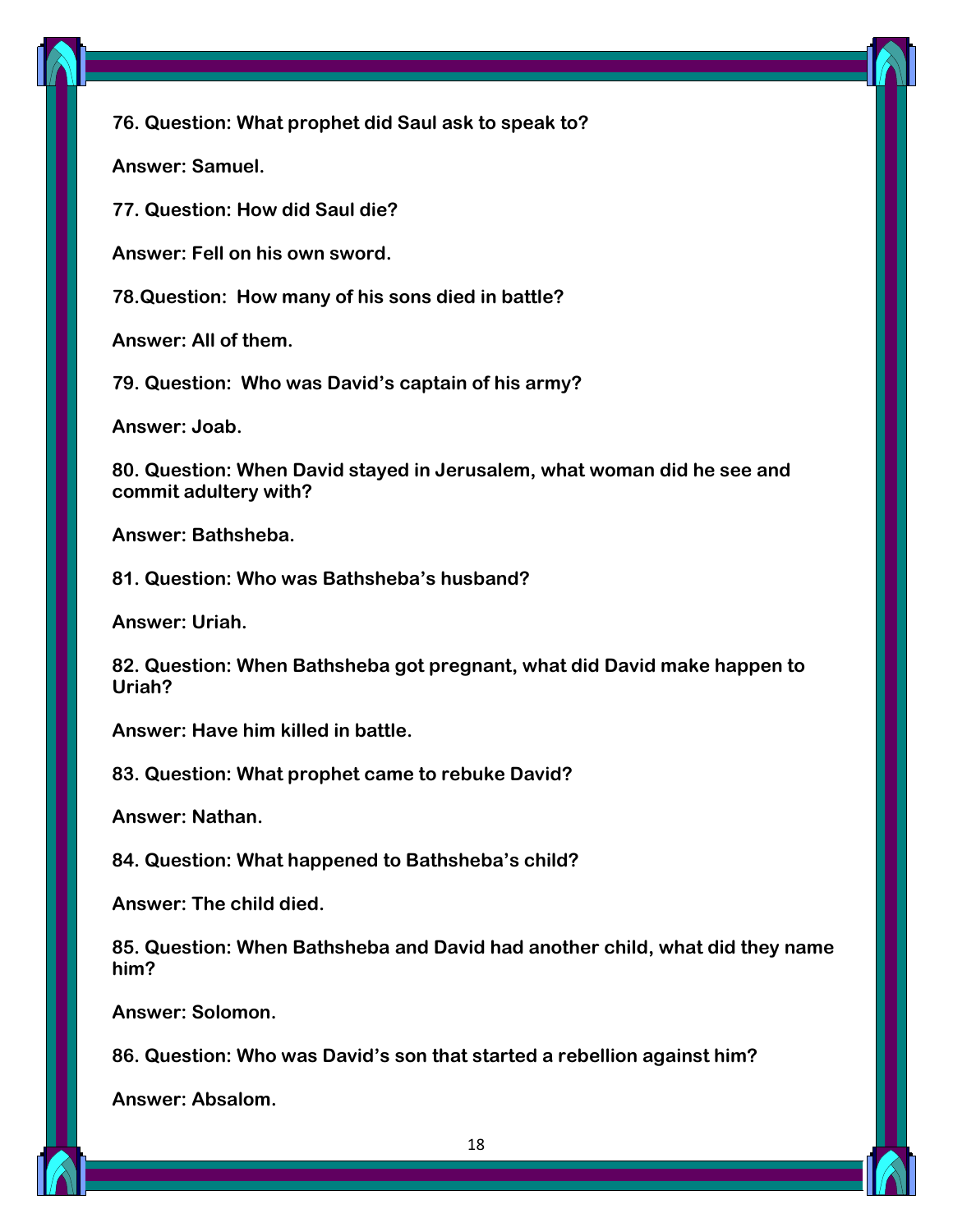

#### **87. Question: What capital city did David abandon?**

**Answer: Jerusalem.**

**88. Question: When David and Absalom's armies battled, what happened to Absalom's hair?**

**Answer: It got caught in a tree.**

**89. Question: Who killed Absalom?**

**Answer: Joab.**

**90. Question: Because he killed Absalom, what was Joab's punishment?**

**Answer: He got demoted as captain.**

**91. Question: What was David's second sin recorded in the Bible?**

**Answer: He took a census of the people in his nation.**

**92. Question: Which books of the Bible record David's time as king?**

**Answer: 1st and 2nd Samuel**

**93. Question: During his time as king, who was David's main enemy?**

**Answer: Philistines.**

**94.Question: What trait did Solomon pray for from God when he became king?**

**Answer: Wisdom**

**95. Question: What did Solomon build for the Lord?**

**Answer: A temple.**

**96. Question: What famous queen came to visit Solomon?**

**Answer: Queen of Sheba.**

**97. Question: How many wives did Solomon have?**

**Answer: 700.**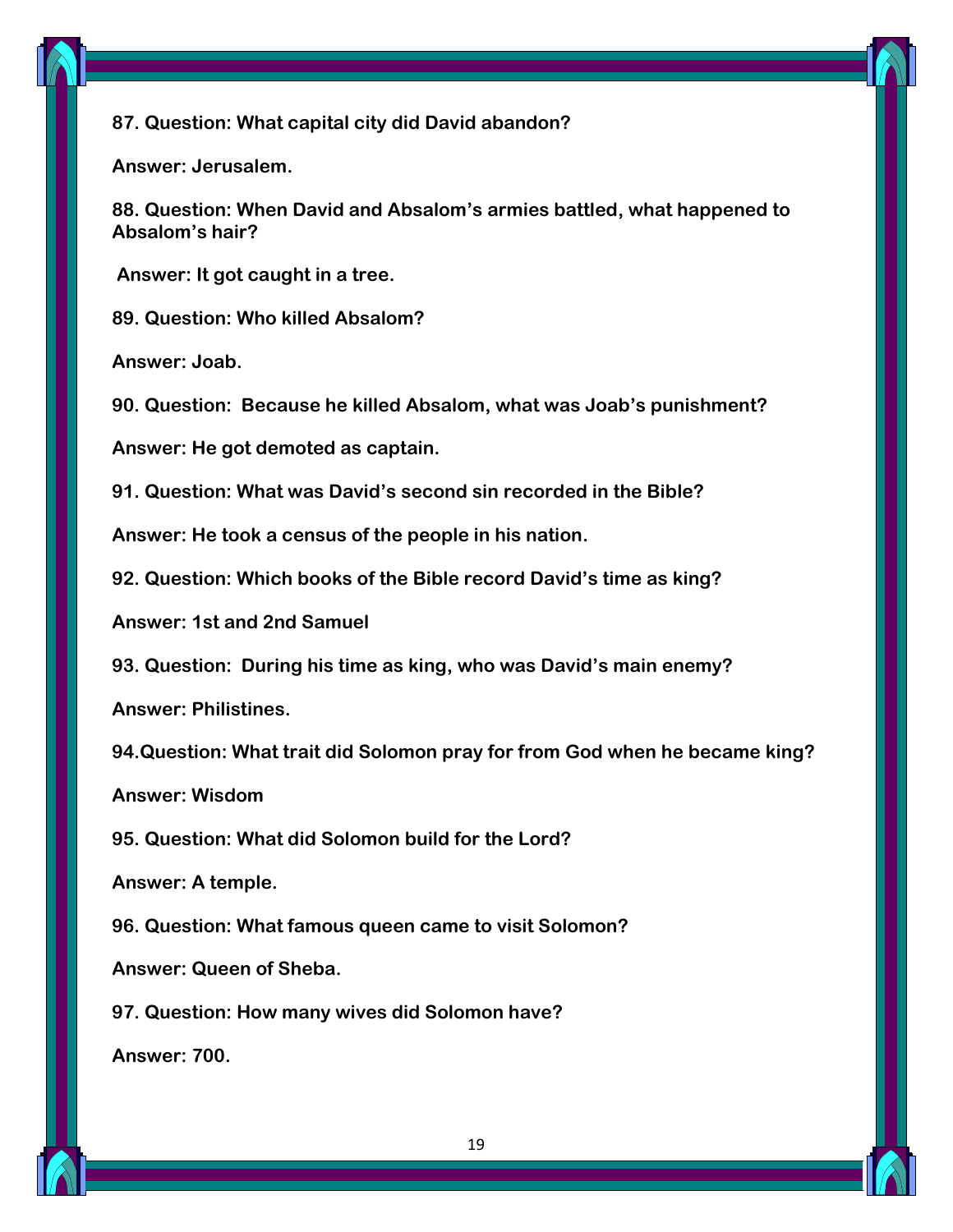

**98. Question: Did Solomon always follow the Lord?**

**Answer: No. He turned away from God.**

**99. Question: Who convinced Solomon to turn from God?**

**Answer: His wives.**

**100. Question: What happened to the kingdom after Solomon's rule?**

**Answer: It split into two.**

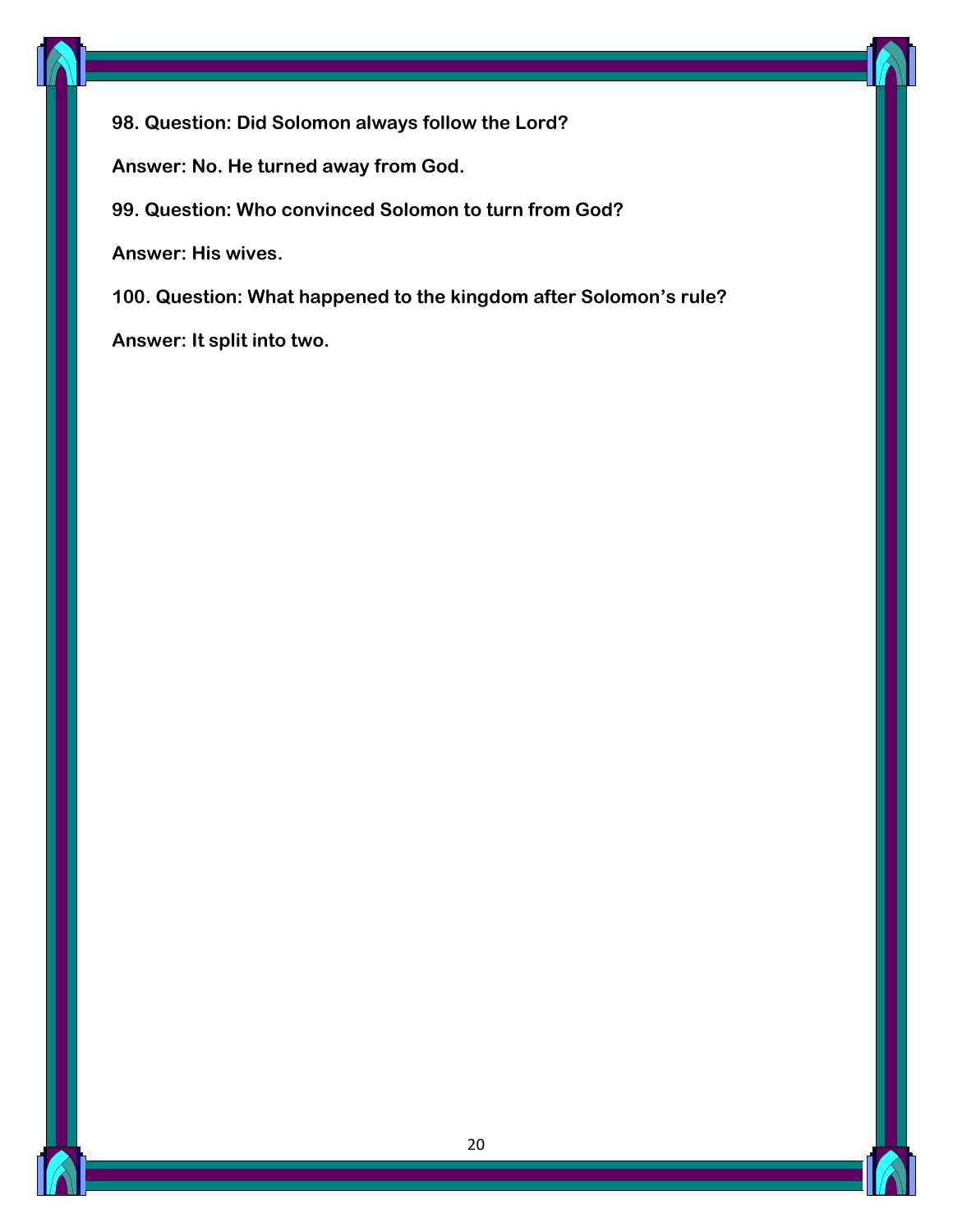#### **Hard:**

**1. Question: When Saul conquered the Amalekites, what person did he keep as a prisoner instead of killing like God said to?**

**Answer: The king, Agag.**

**2. Question: Which books of the Bible record all the kings?**

**Answer: 1st and 2nd Kings, 1st and 2nd Chronicles**

**3. Question: Which books of the Bible did Solomon write?**

**Answer: Song of Solomon and Proverbs and some Psalms**

**4. Question: How many kings of Judah were there?**

**Answer: 20**

**5. Question: How many kings of Israel were there?**

**Answer: 19.**

**6. Question: Who conquered Judah and took Daniel to their country?**

**Answer: The Babylonians.**

**7. Question: Who was the last king Daniel served under in the Bible? Answer: King Nebuchadnezzar's.**

**8. Question: What happened to the kingdom after Solomon's rule?**

**Answer: Darius**

**9. Question: What were Daniel's three friends (Babylonian names)?**

**Answer: Shadrach, Meshach, Abednego.**

**10. Question: When they refused to bow to an idol, where were they thrown? Answer: Into a fiery furnace.**

**11. Question: Who returned to Israel to build up the walls of Jerusalem? Answer: Nehemiah**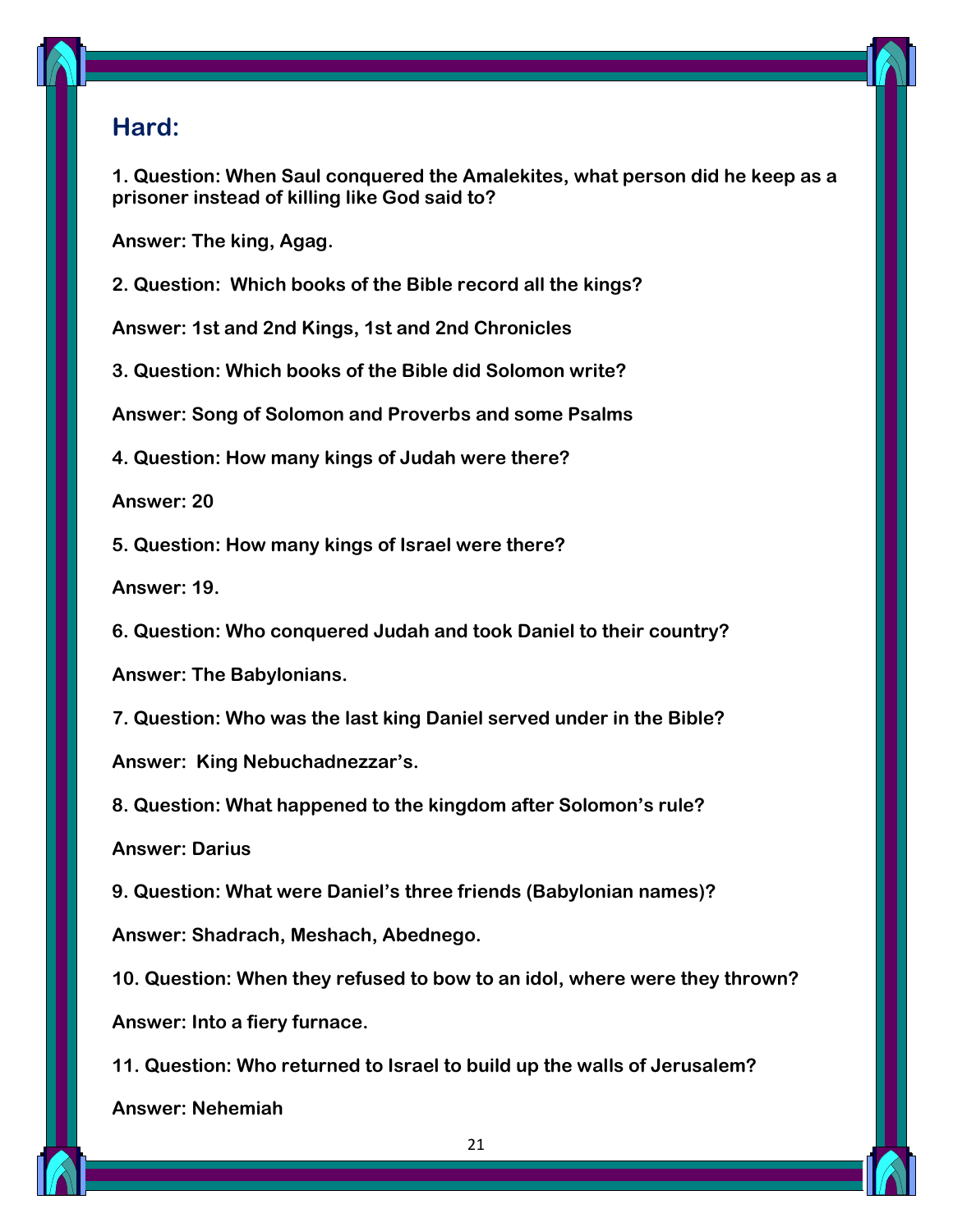

**12. Question: What Israelite saved her people from being murdered and was a wife of the king?**

**Answer: Esther**

**13. Question: How did Esther get to talk to the king?**

**Answer: Went in to talk without being summoned first.**

**14. Question: Who let the Israelites return to their homeland?**

**Answer: Cyrus.**

**15. Question: True or False: John the Baptist wore clothes made of goat hair.**

**Answer: False. It was camel hair.**

**16. Question: True or False: At first, Jesus' family tried to stop his ministry and said he was crazy.**

**Answer: True.**

**17. Question: True or False: Jesus said his true family was anyone who obeys God.**

**Answer: True.**

**18. Question: Which member of the Jewish ruling council came to ask Jesus questions at night?**

**Answer: Nicodemus**

**19. Question: What was Matthew before he followed Jesus?**

**Answer: A tax collector.**

**20. Question: True or False: Jesus would sometimes "spit" as part of his healing miracles.**

**Answer: True. The Bible describes him spitting three times.**

**21.Question: How many days was Lazarus dead before Jesus came to visit?**

**Answer: Four days.**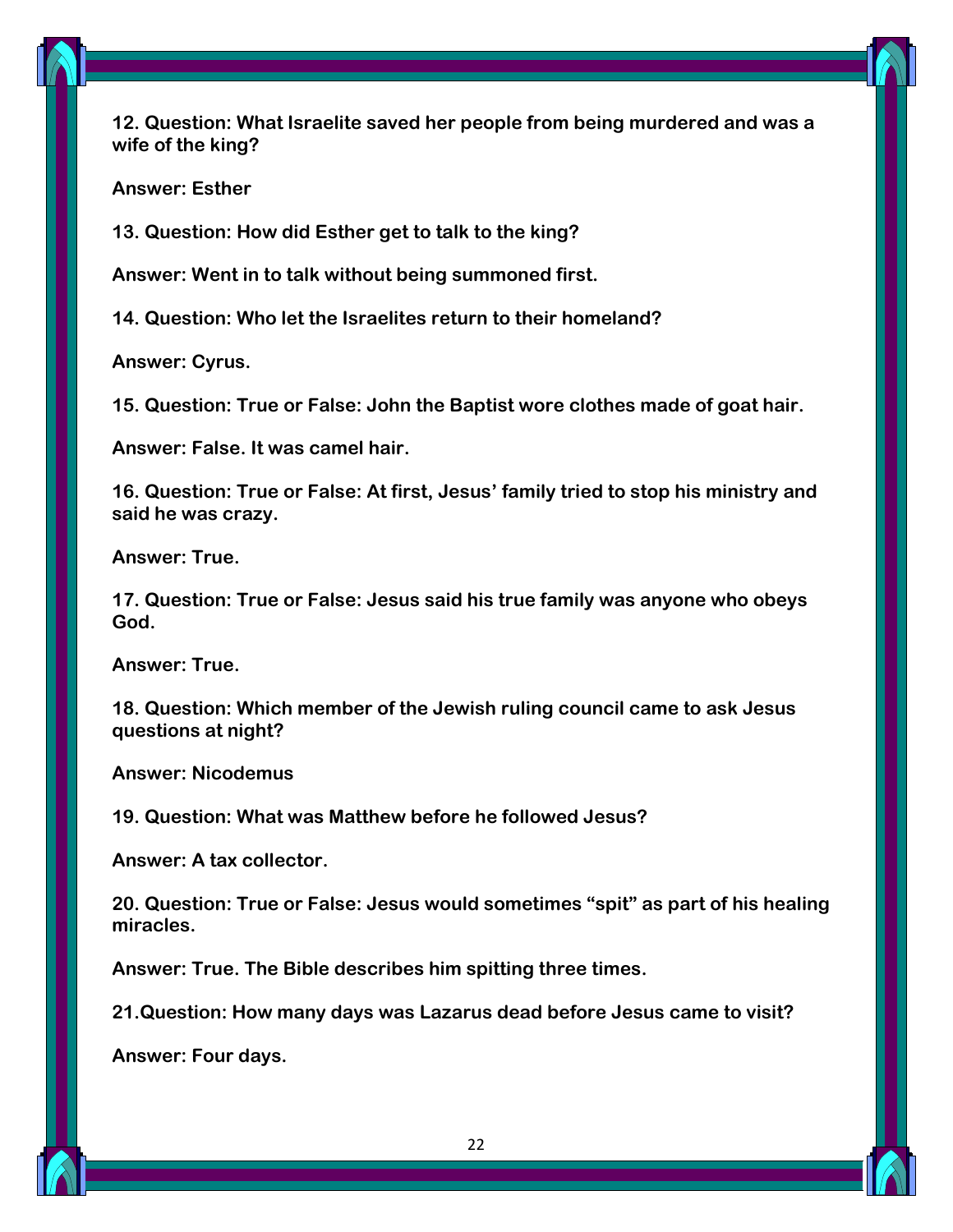

**22. Question: Who helped pay the bills for Jesus and the disciples ministry?**

**Answer: Several women who Jesus had healed.**

**23. Question: Name the demon Jesus cast out in the region of the Gerasenes?**

**Answer: Legion.**

**24. Question: True or False: While on Earth, Jesus had the power to raise dead people back to life?**

**Answer: True.**

**25. Question: What was Peter and Andrew doing when Jesus called them to follow him?**

**Answer: Fishing.**

**26. Question: Name the two Old Testament people who appeared when Jesus was transfigured?**

**Answer: Elijah and Moses**

**27. Question: What problem did Bartimaeus have that Jesus fixed?**

**Answer: He was blind.**

**28. Question: True or False: When Jesus went to the Temple, he always used his inside voice.**

**Answer: False. Jesus yelled at money chargers to drive them out.**

**29. Question: True or False: Jesus said only big money offerings were important to God.**

**Answer: False.**

**30. Question: What garden did Jesus go to when he prayed after the Last Supper?**

**Answer: Garden of Gethsemane.**

**31. Question: True or False: The Jewish leaders tried to set Jesus free.**

**Answer: False. They wanted him to be crucified.**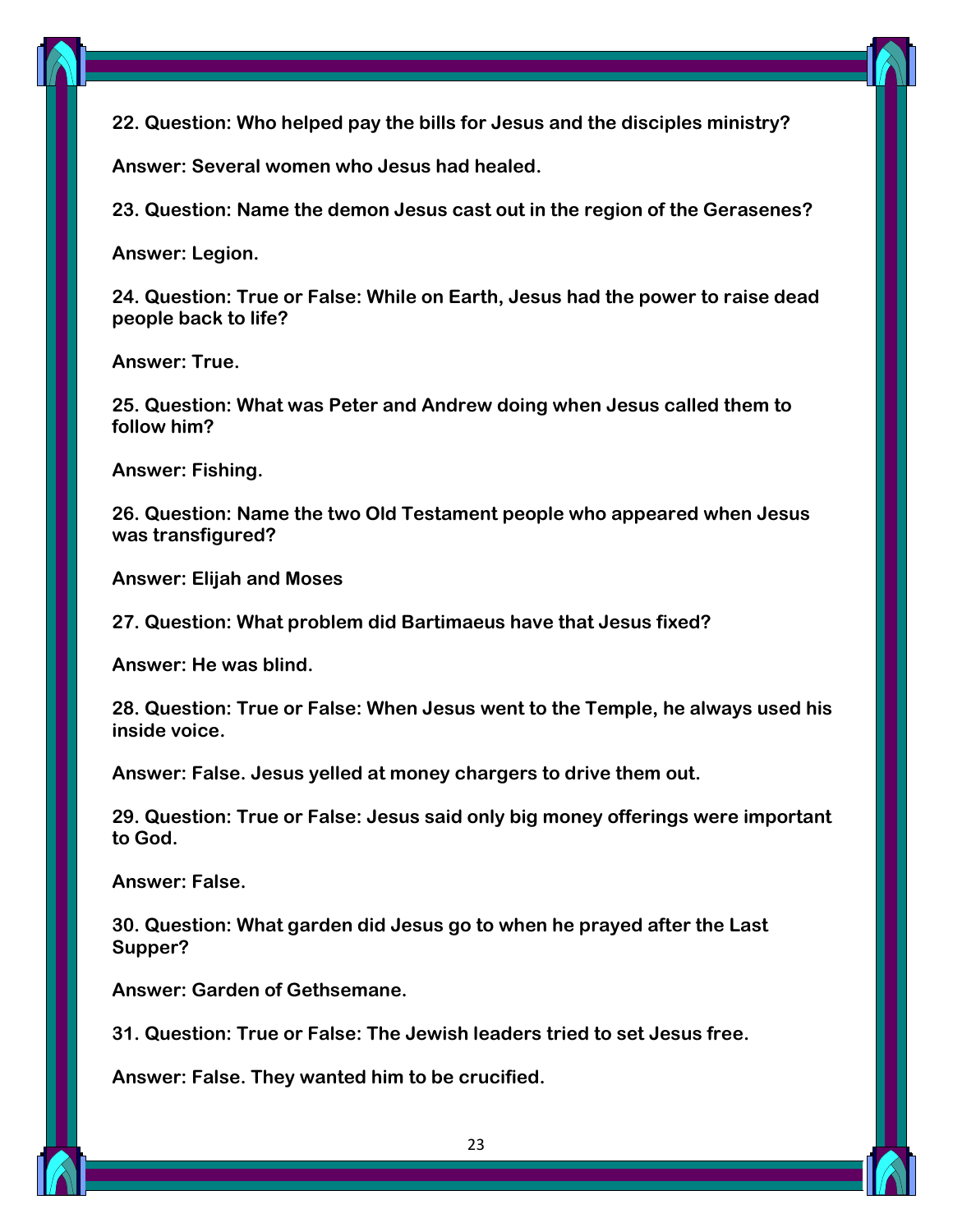

**32. Question: Who gave Jesus a crown made of thorns?**

**Answer: A Roman soldier.**

**33. Question: Name the Roman Governor who sat over Jesus trial? Answer: Pilate.**

**34. Question: What did Pilate do to "cleanse himself" of the crucifixion?**

**Answer: Washed his hands.**

**35. Question: Who cut off a soldier's ear when Jesus was being arrested?**

**Answer: Peter.**

**36. Question: How many people saw Jesus after he came back from the dead?**

**Answer: More than 500.**

**37. Question: What was another name for the Apostle Paul?**

**Answer: Saul of Tarsus**

**38. Question: Who preached at Pentecost?**

**Answer: Peter.**

**39. Question: Who was Saul?**

**Answer: He persecuted Christians.**

**40. Question: What happened when he was on the road to Damascus?**

**Answer: He had a changing experience with Jesus.**

**41. Question: What was his name changed to?**

**Answer: Paul.**

**42. Question: Who was exiled to an island?**

**Answer: John.**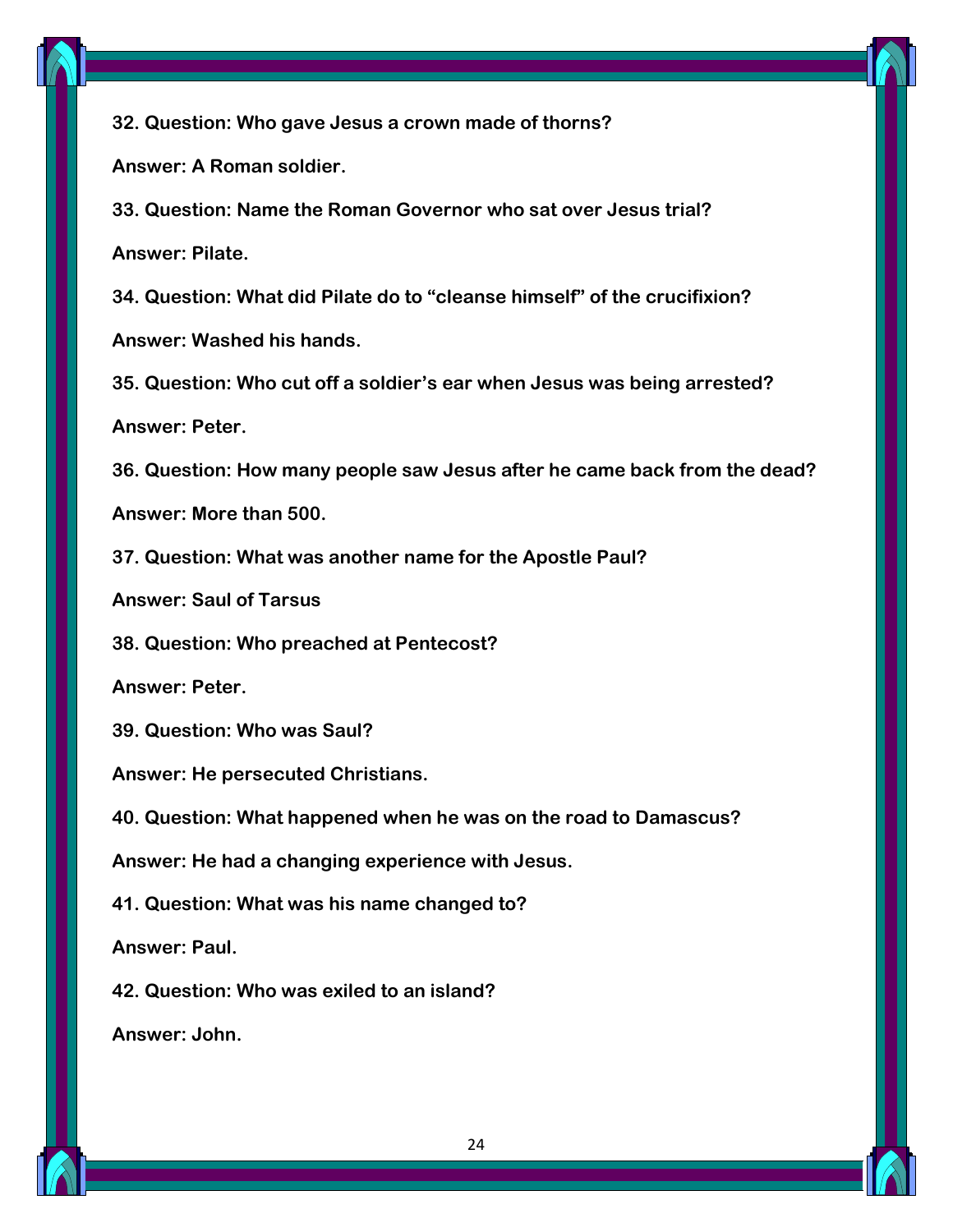**43. Question: True or False: Ananias and Sapphira died after lying to the Apostles about their offering.**

**Answer: True**

**44. Question: How many deacons were chosen to help the apostles to distribute food to widows?**

**Answer: Seven.**

**45. Question: Which Apostle took the Gospel to the city of Samaria?**

**Answer: Philip.**

**46. Question: Which Apostle shared the Gospel with an Ethiopian official on the road to Gaza?**

**Answer: Philip.**

**47. Question: True or False: Peter raised a woman named Dorcas from the dead.**

**Answer: True.**

**48. Question: Where did Peter stay during his ministry in the city of Joppa?**

**Answer: In the house of Simon the tanner.**

**49. Question: What did Peter's vision about the unclean animals mean?**

**Answer: That all people can be made clean through Jesus.**

**50. Question: : In what city were Jesus' followers first called "Christians"?**

**Answer: Antioch.**

**51. Question: True or False: Peter was rescued from prison by an [angel.](https://parade.com/1116818/marynliles/angel-names/)**

**Answer: True.**

**52. Question: Who went with Paul on his early mission trips?**

**Answer: Barnabas**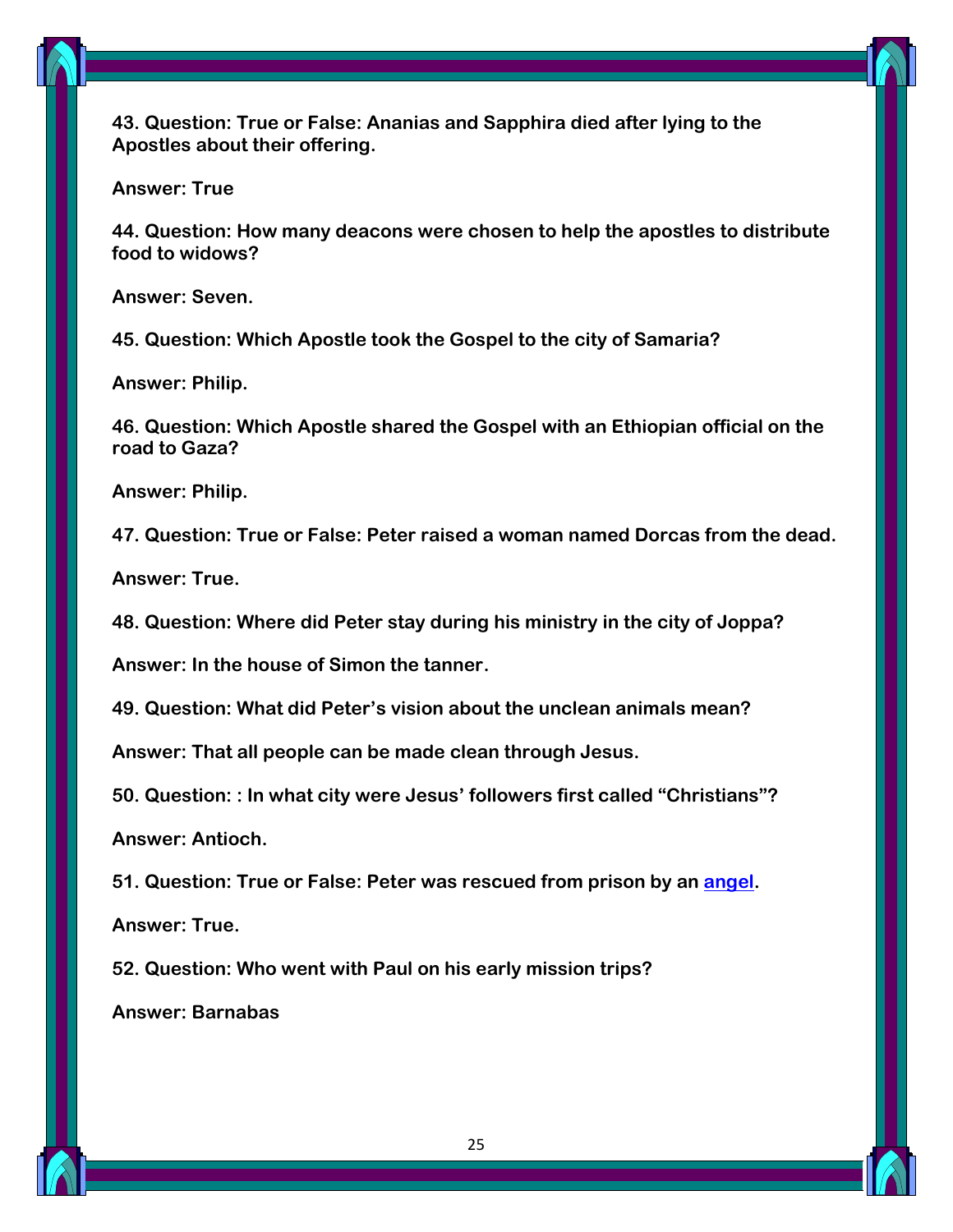

**53. Question: True or False: Paul had a vision of a man calling him to come over to Carthage.**

**Answer: False. The man was from Macedonia.**

**54. Question: True or False: God sent an earthquake to rescue Paul and Silas from prison in Philippi.**

**Answer: True. They didn't escape but stayed in jail to share the good news**

**55. Question: What did the Philippian jailer say to Paul after he heard the Gospel?**

**Answer: "What must I do to be saved?"**

**56. Question: How did Paul and Silas respond?**

**Answer: " Believe in the Lord Jesus, and you will be saved."**

**57. Question: What was Paul's goal in his missionary journey?**

**Answer: To take the gospel everywhere and finally to preach in the capitol Rome**

**58. Question: Where can you find the 10 commandments in the Bible?**

**Answer: Exodus 20 and Deuteronomy 5.**

**59. Question: What is the introduction to the Commandments?**

**Answer: I am the LORD your God who brought you out of Egypt.**

**60. Question: Where is the Fruit of the Spirit found in the Bible?**

**Answer: Galatians 5**

**61. Question: Which human author wrote Galatians?**

**Answer: Paul.**

**62. Question: True or False: Bananas are a Fruit of the Spirit?**

**Answer: False. Even though bananas can seem like a gift from God, they are not considered a spiritual fruit in Galatians 5.**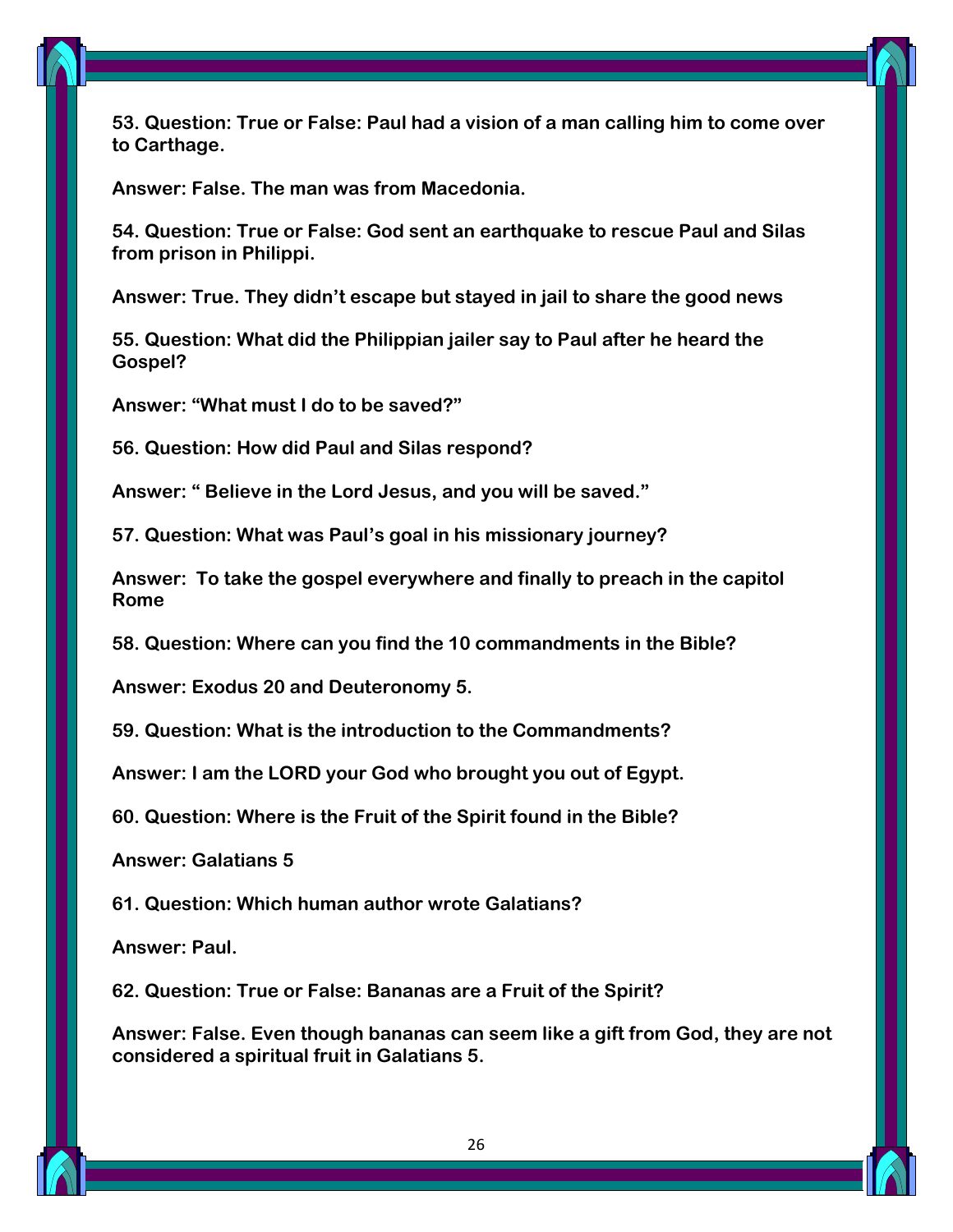



**Answer: Love, Joy, Peace, Patience, Kindness, Goodness, Faithfulness, Gentleness and Self Control.**

**64. Question: True or False: The opposite of the Fruit of the Spirit are called "the works of the flesh."**

**Answer: True.**

**65. Question: Where in the Bible can you find the Lord's Prayer?**

**Answer: Matthew 6.**

**66. Question: Who taught the Lord's Prayer?**

**Answer: Jesus.**

**67. Question: How many requests are in the Lord's Prayer?**

**Answer: Seven.**

**68. Question: What is the 1st petition?**

**Answer: Hallowed be your name.**

**69. Question: What is the 2nd petition?**

**Answer: Your kingdom come.**

**70.Question: What is the 3rd petition?**

**Answer: Your will be done on Earth**

**71. Question: What is the 4th petition?**

**Answer: Give us our daily bread.**

**72. Question: What is the 5th petition?**

**Answer: Forgive our debts**

**73. Question: What is the 6th petition?**

**Answer: Don't lead us into temptation.**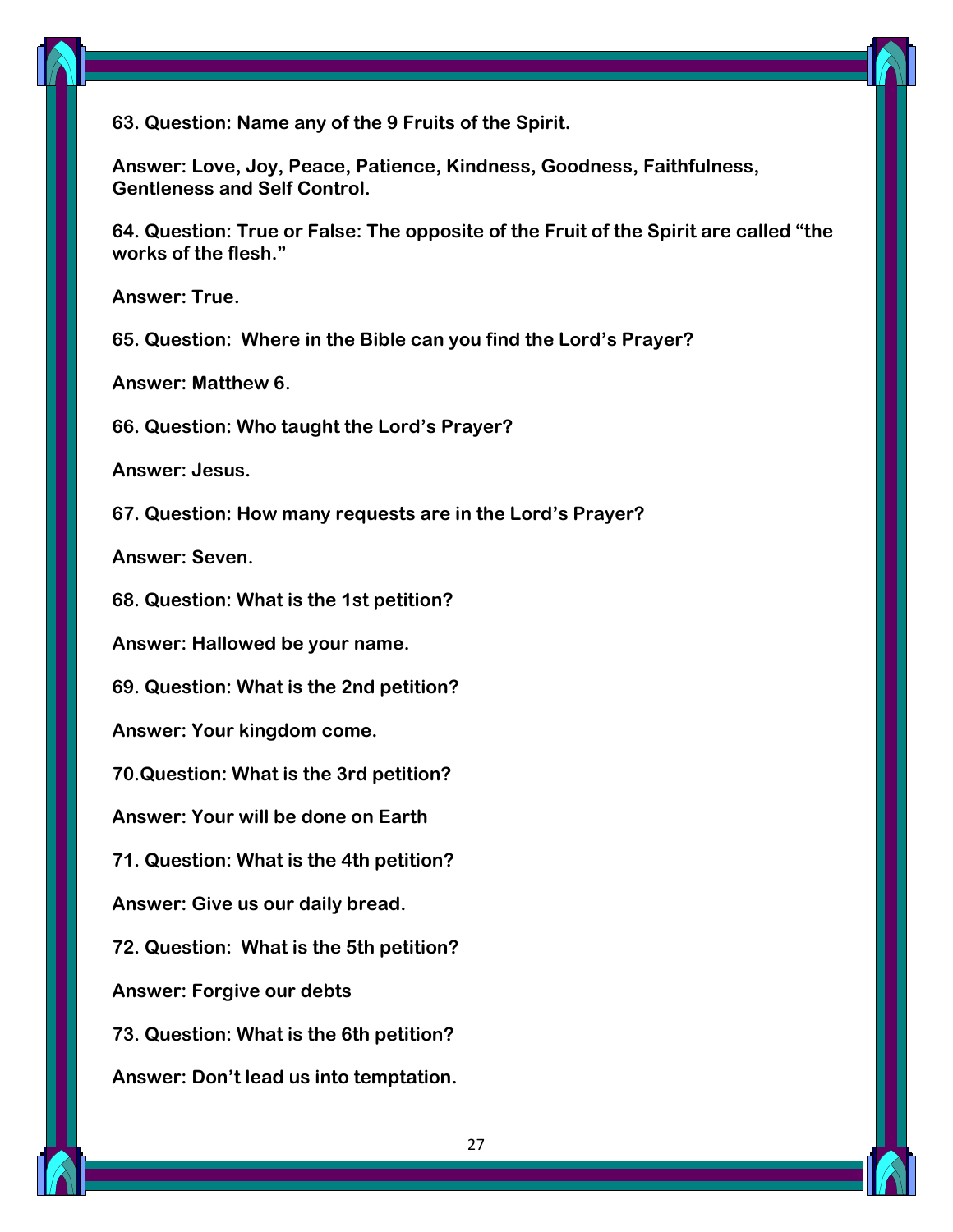



**Answer: Deliver us from evil.**

**75. Question: True or False: The more words we say makes our prayers better.**

**Answer: False. Jesus said God already knows what we need.**

**76. Question: Which disciple looked after Mary after the death of Jesus?**

**Answer: John the Evangelist.**

**77. Question: What was the name of the man who requested Jesus' body for burial?**

**Answer: Joseph of Arimathea**

**78. Question: It is "better to obtain wisdom" than what?**

**Answer: Gold.**

**79. Question: What reward did Jesus say the twelve apostles would get for forsaking everything and following him?**

**Answer: Jesus told them "You will sit on twelve thrones judging the twelve tribes of Israel."**

**80. Question: What was the name of the woman who hid the spies at Jericho?**

**Answer: Rahab.**

**81. Question: What happened to the kingdom after Solomon's rule?**

**Answer: It split into two.**

**82. Question: In which book of the Bible do we find "Nebuchadnezzar's image"?**

**Answer: Daniel**

**83. Question: Which angel told Daniel the meaning of his vision of the ram and the goat?**

**Answer: Gabriel.**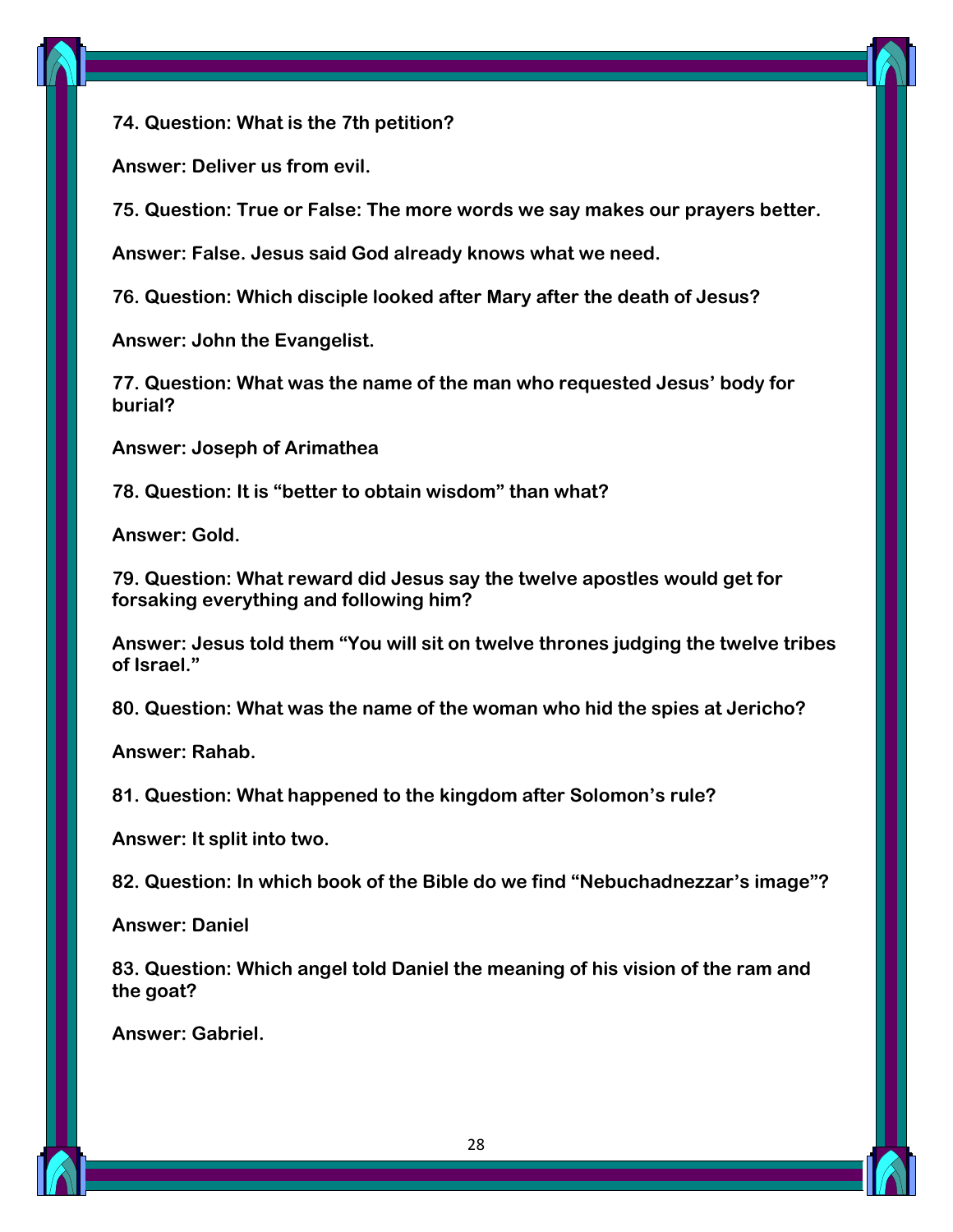



**Answer: The Kingdom of God.**

**85. Question: Fearing that Saul wanted to kill him, what lie did David ask Jonathan to tell his father if asked why he wasn't at the king's table for the New Moon feast?**

**Answer: David wanted Jonathan to tell him that he had gone to Bethlehem for a family gathering.**

**86. Question: Of what, specifically, was man not allowed to eat in the Garden of Eden?**

**Answer: Apples aka the Forbidden Fruit.**

**87. Question: Which tribe of Israel received no inheritance of land?**

**Answer: the Levites.**

**88. Question: Who was king of the southern kingdom when the northern kingdom of Israel fell to Assyria?**

**Answer: Hezekiah**

**89. Question: What was the name of Abraham's nephew?**

**Answer: Lot.**

**90. Question: Which missionary was described as having known the holy scriptures from an early age?**

**Answer: Timothy.**

**Question: Who escorted the slave with the letter to Philemon?**

**Answer: Tychicus.**

**92. Question: Who was the father in law of Caiaphas, the high priest at the time of Jesus death?**

**Answer: Annas.**